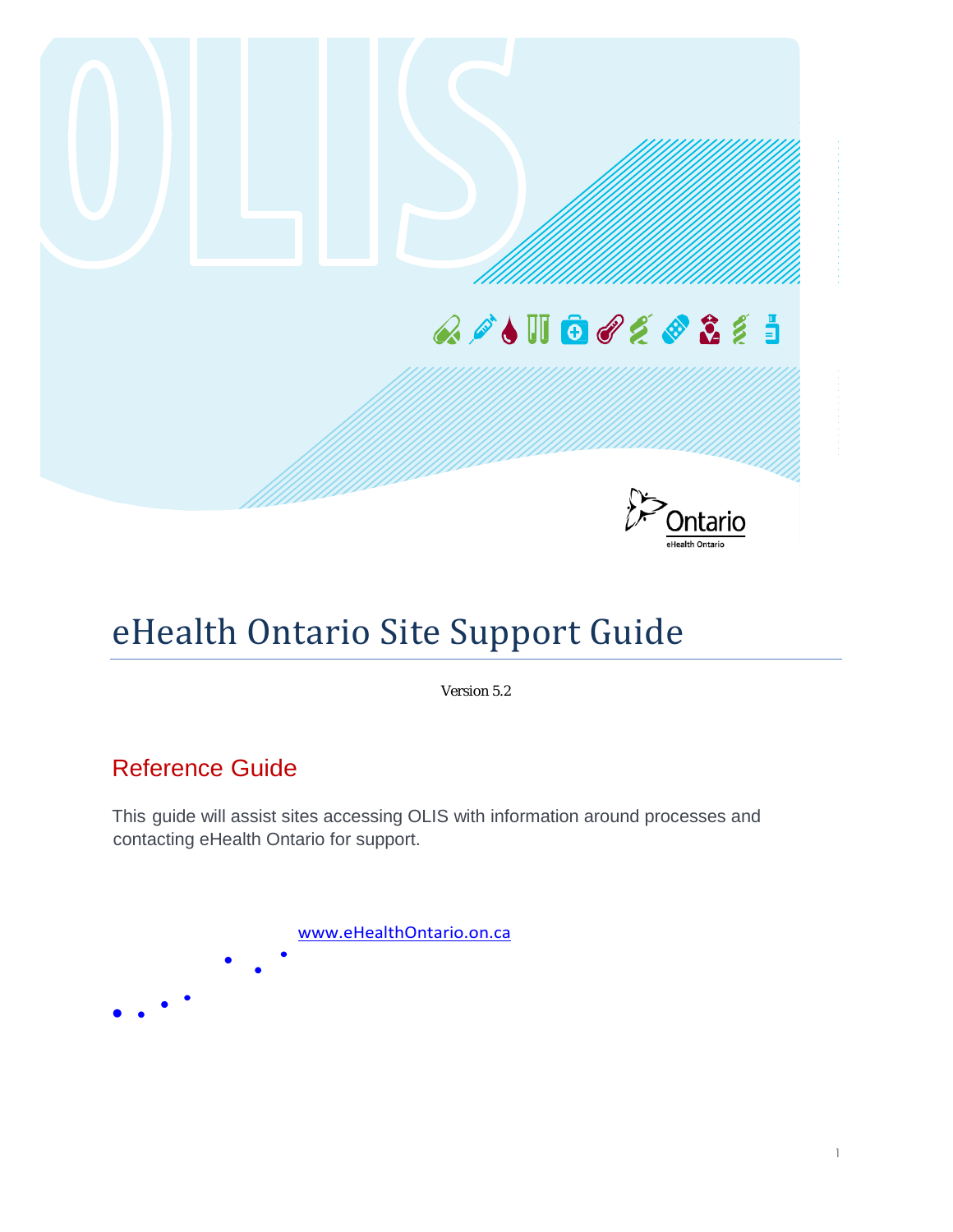



### **Contents**

| Introduction                                                                                                         | 5  |
|----------------------------------------------------------------------------------------------------------------------|----|
| 1. Support                                                                                                           | 5  |
|                                                                                                                      |    |
|                                                                                                                      |    |
|                                                                                                                      |    |
|                                                                                                                      |    |
|                                                                                                                      |    |
|                                                                                                                      |    |
|                                                                                                                      |    |
|                                                                                                                      |    |
|                                                                                                                      |    |
|                                                                                                                      |    |
|                                                                                                                      |    |
|                                                                                                                      |    |
|                                                                                                                      |    |
|                                                                                                                      |    |
| 2. Operational Responsibilities for OLIS Data                                                                        | 10 |
|                                                                                                                      |    |
|                                                                                                                      |    |
|                                                                                                                      |    |
| 3. Privacy and Security                                                                                              | 12 |
|                                                                                                                      |    |
|                                                                                                                      |    |
|                                                                                                                      |    |
|                                                                                                                      |    |
|                                                                                                                      |    |
|                                                                                                                      |    |
|                                                                                                                      |    |
| 3.3 Inquiries and complaints received by Health Care Provider sites with respect to eHealth Ontario or OLIS data  14 |    |
|                                                                                                                      |    |
|                                                                                                                      |    |
|                                                                                                                      |    |
|                                                                                                                      |    |
|                                                                                                                      |    |
| 3.5.4 Privacy or security incidents/breaches detected by a health care provider site or its users 16                 |    |
| 3.5.5 Privacy or security incidents/breaches detected by a health care provider site and reported directly to        |    |
|                                                                                                                      |    |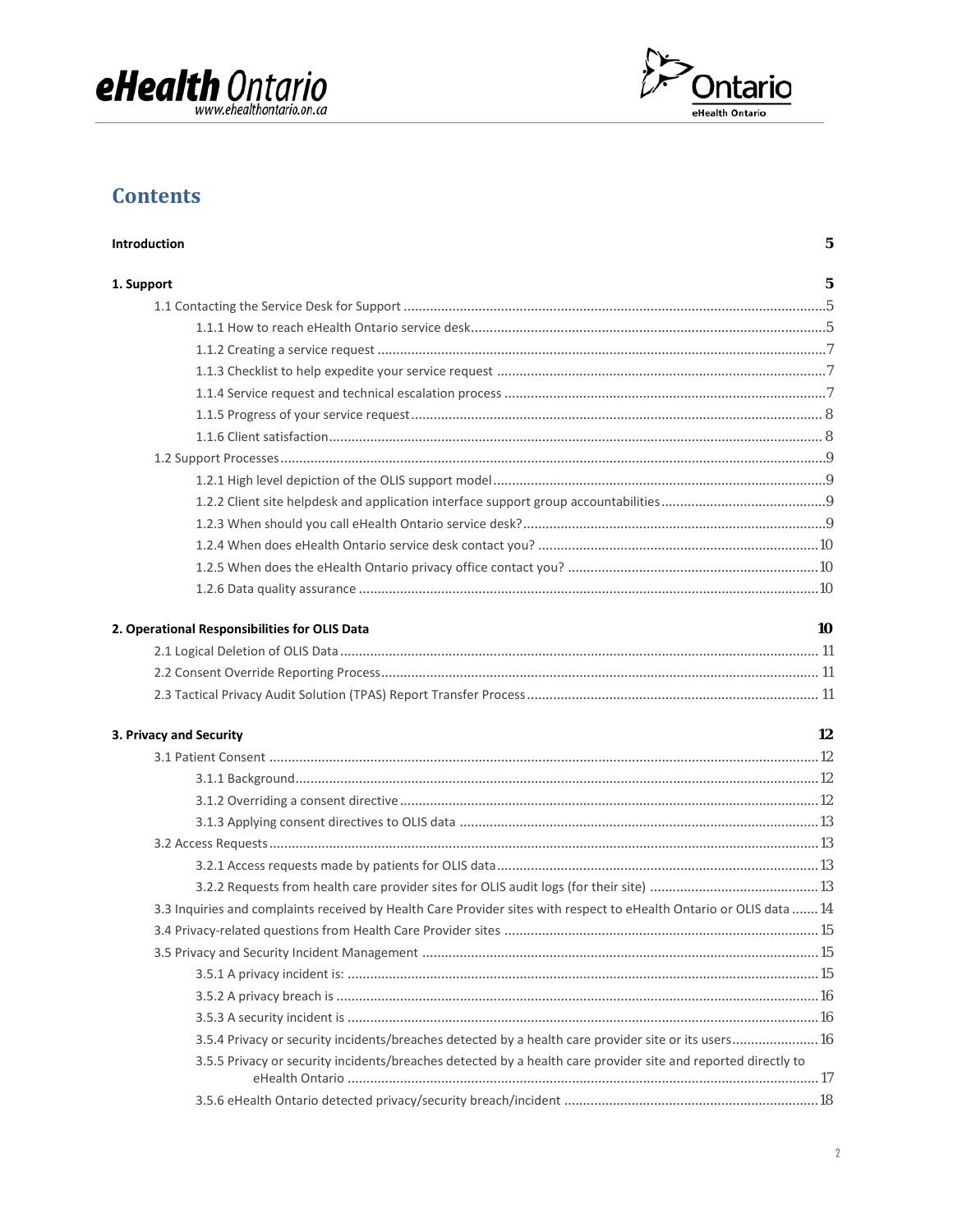



| 3.5.7 What to provide to eHealth Ontario's service desk when reporting a privacy/security incident?19 |     |
|-------------------------------------------------------------------------------------------------------|-----|
| <b>B. Site Support and Users</b>                                                                      | 20  |
| 4. OLIS Setup Requirements                                                                            | 20  |
| 4.1 Registering site support contacts for service (Technical/Helpdesk Contacts/Privacy Officers)  20  |     |
|                                                                                                       | .20 |
| Appendix A: Procedures for Communicating Sensitive Files via email                                    | 21  |
| Appendix B: Sample Incident Report Form                                                               | 26  |
| <b>Appendix C: Client Site Profile Form</b>                                                           | 32  |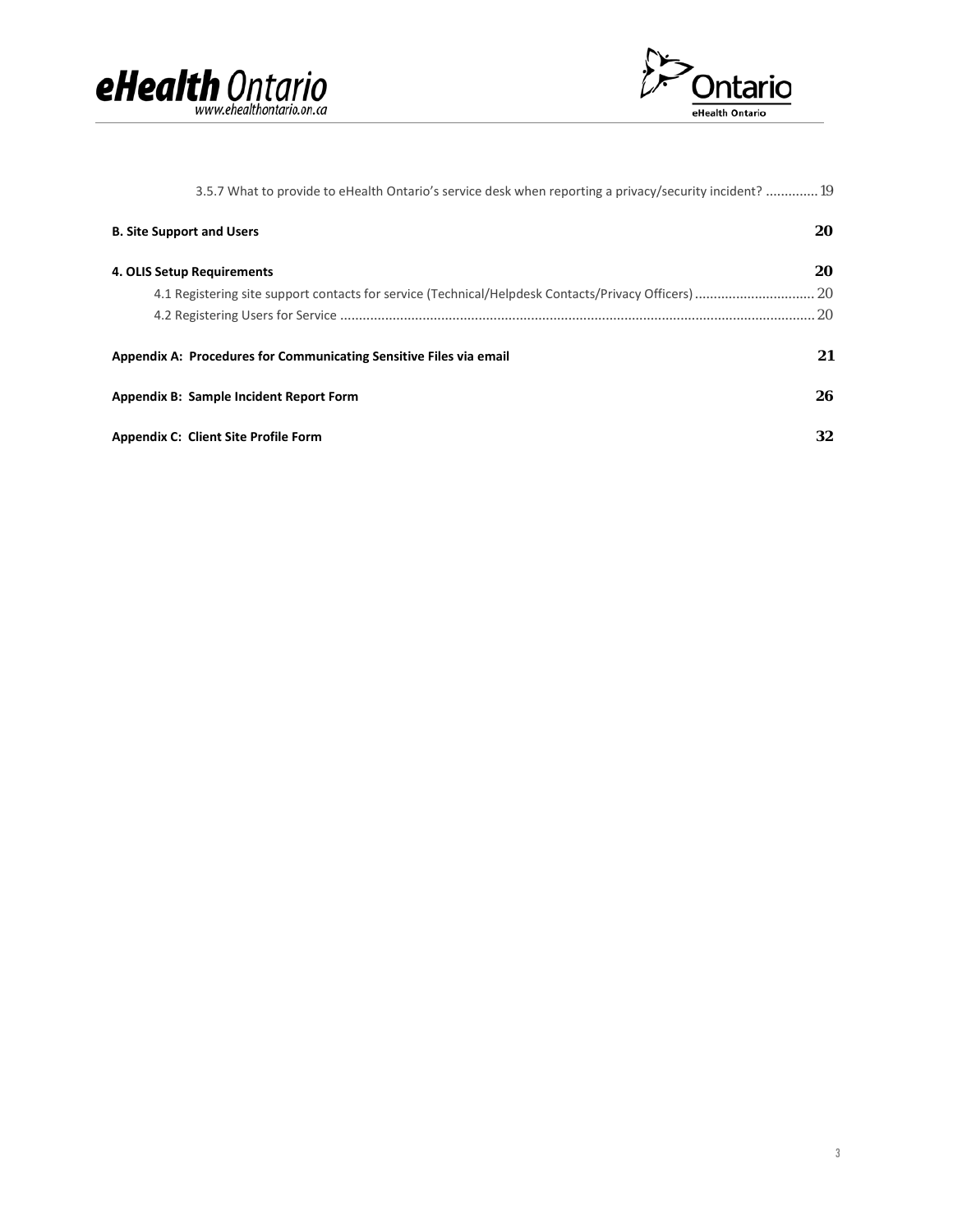



#### **NOTICE AND DISCLAIMER**

All rights reserved. No part of this document may be reproduced, stored in a retrieval system, or transmitted, in any form or by any means, electronic, mechanical, photocopying, recording, or otherwise, without prior written permission of eHealth Ontario.

eHealth Ontario and all persons involved in the preparation of this document disclaim any warranty as to accuracy or currency of the document. This document is provided on the understanding and basis that none of eHealth Ontario, the author(s) or other persons involved in the creation of this document shall be responsible for the accuracy or currency of the contents, or for the results of any action taken on the basis of the information contained in this document or for any errors or omissions contained herein. No one involved in this document is attempting herein to render legal, privacy, security, or other professional advice.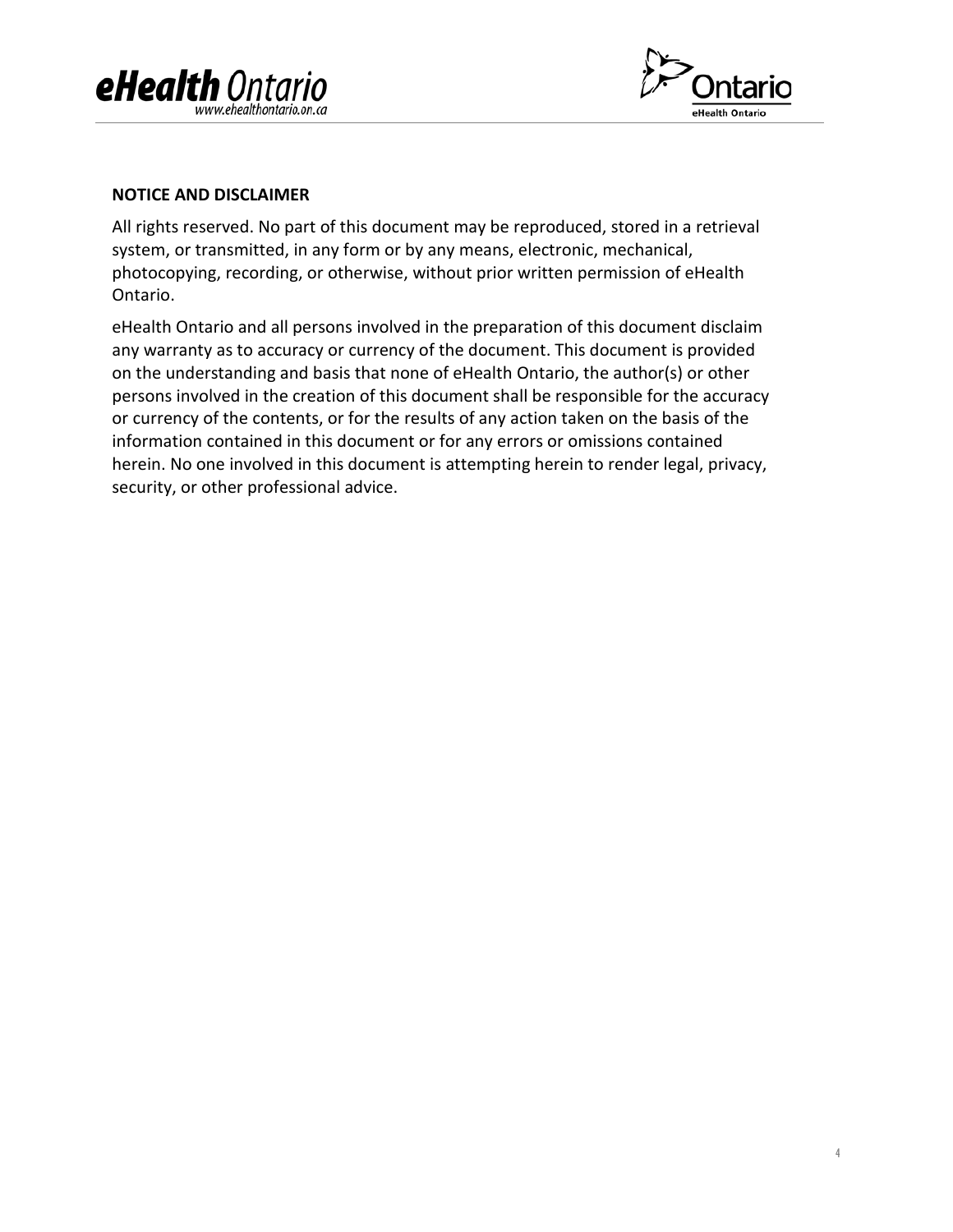



### <span id="page-4-0"></span>**Introduction**

The site support guide is a comprehensive document outlining various processes which were created to assist health care organizations when connecting new users and sites to the Ontario Laboratories Information System (OLIS). The guide provides information regarding support and maintenance as well as privacy and security procedures and obligations.

### <span id="page-4-1"></span>**1. Support**

eHealth Ontario will be providing health care organizations with support in the various forms that have been outlined below:

### <span id="page-4-2"></span>**1.1 Contacting the Service Desk for Support**

The eHealth Ontario service desk is the single point of contact for making service requests for OLIS related issues. The eHealth Ontario service desk is staffed 24/7 to respond to and service any requests made.

### <span id="page-4-3"></span>1.1.1 How to reach eHealth Ontario service desk

**Service desk – open 7 days per week 24hrs per day** (905) 826 – 5551 **Toll Free:** 1-866-250-1554 **Option 1 –** Technical support **Option 2 –** Registration support [servicedesk@ehealthontario.on.ca](mailto:servicedesk@ehealthontario.on.ca) [registration.agents@ehealthontario.on.ca](mailto:registration.agents@ehealthontario.on.ca) For a list of other contacts within eHealth Ontario, visit: <http://www.ehealthontario.on.ca/en/contact>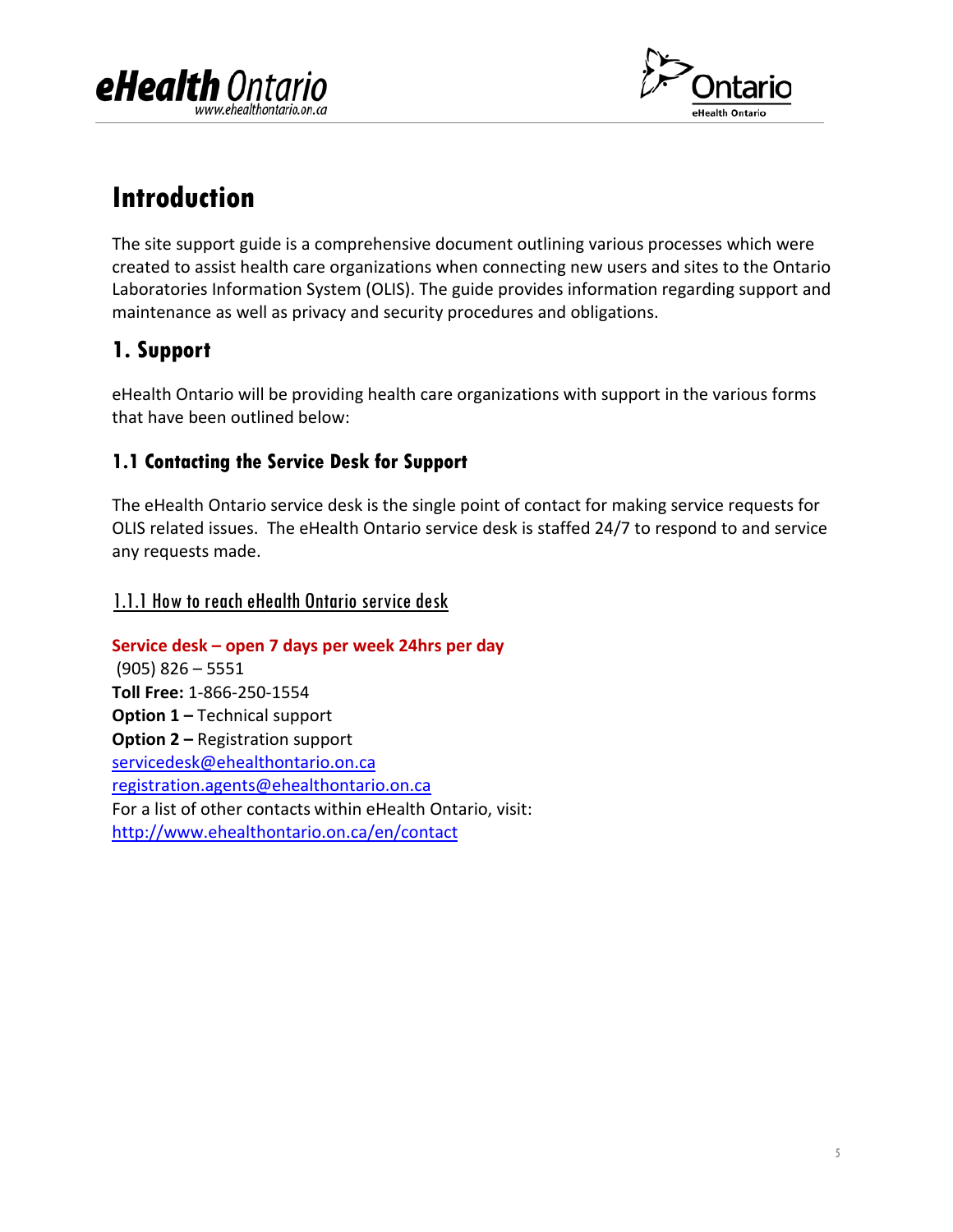



### **7/24 hr service request support flow**

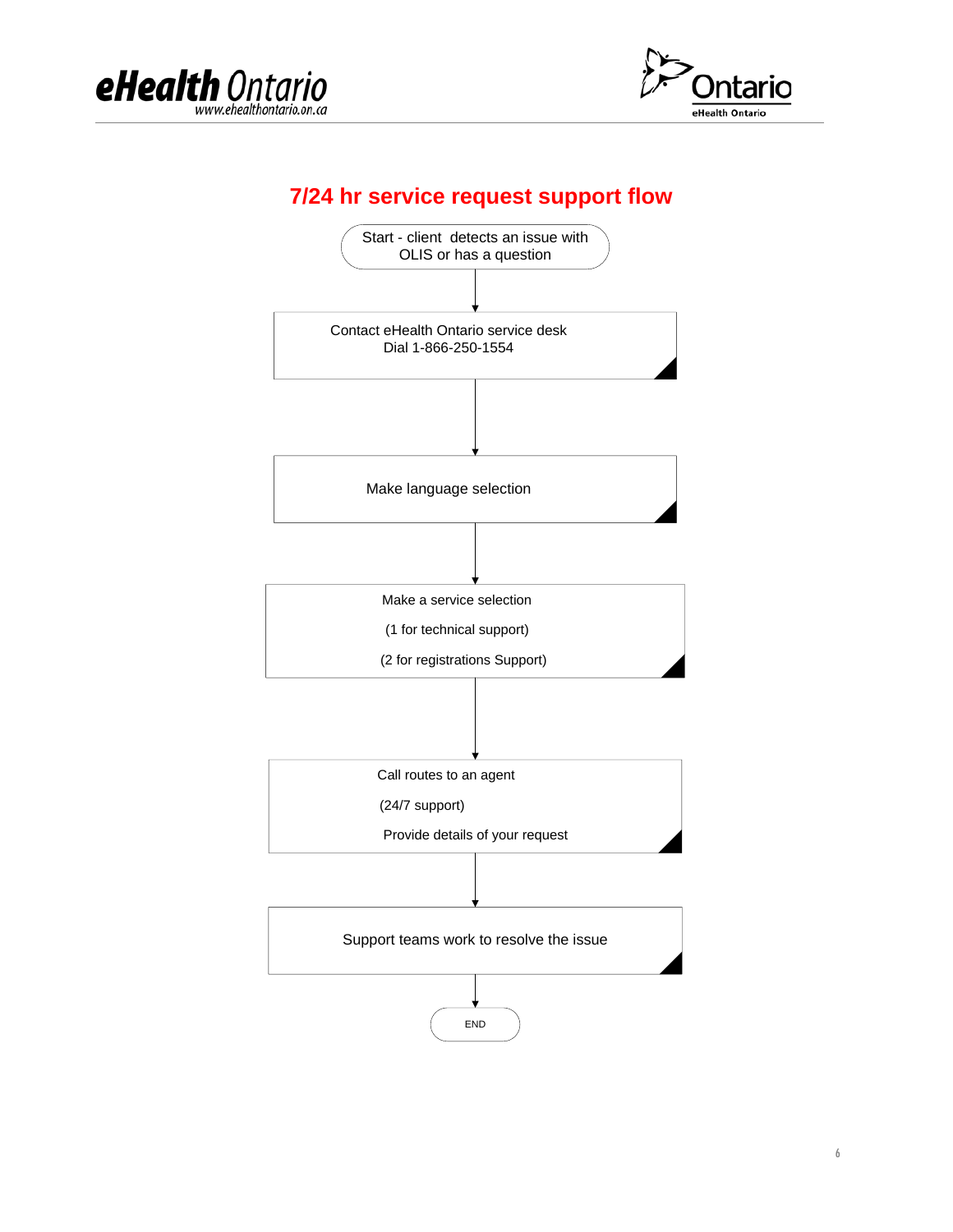



### <span id="page-6-0"></span>1.1.2 Creating a service request

**Phone** - The fastest way to create a high severity issue/incident (e.g. production is down or environment is severely degraded) is to contact eHealth Ontario service desk via telephone.

#### **1-866-250-1554 – option 1**

**Email** - is best for medium and low severity issues.

[servicedesk@ehealthontario.on.ca](mailto:servicedesk@ehealthontario.on.ca)

### <span id="page-6-1"></span>1.1.3 Checklist to help expedite your service request

- Your name
- Your site location
- Your contact information, include backup contacts where applicable
- Indicate what eHealth Ontario service you are calling about e.g. OLIS web viewer
- Indicate the eHealth Ontario service environment affected e.g. production or conformance self- testing (CST)
- Description of issue <include date and time the issue occurred, the number of users impacted if known>
- Steps to reproduce issue and troubleshooting diagnostic steps taken

### <span id="page-6-2"></span>1.1.4 Service request and technical escalation process

| Step 1                 | You contact eHealth Ontario to open a service request                                                                                                                                                                    |
|------------------------|--------------------------------------------------------------------------------------------------------------------------------------------------------------------------------------------------------------------------|
| Service request        | Choose service desk option from phone prompt                                                                                                                                                                             |
| Step 2                 | A service desk agent works with you to identify issue(s) and                                                                                                                                                             |
| Engagement with        | commences troubleshooting steps                                                                                                                                                                                          |
| frontline service desk | A service desk agent may engage with an eHealth Ontario Technical                                                                                                                                                        |
| team                   | Lead as necessary                                                                                                                                                                                                        |
|                        | The support agent may request additional information from you to<br>assist in troubleshooting process                                                                                                                    |
|                        | Once all action items have been completed, if the service desk agent<br>cannot resolve the problem and no progress is being made on the<br>incident, it may be escalated to eHealth Ontario's next level support<br>team |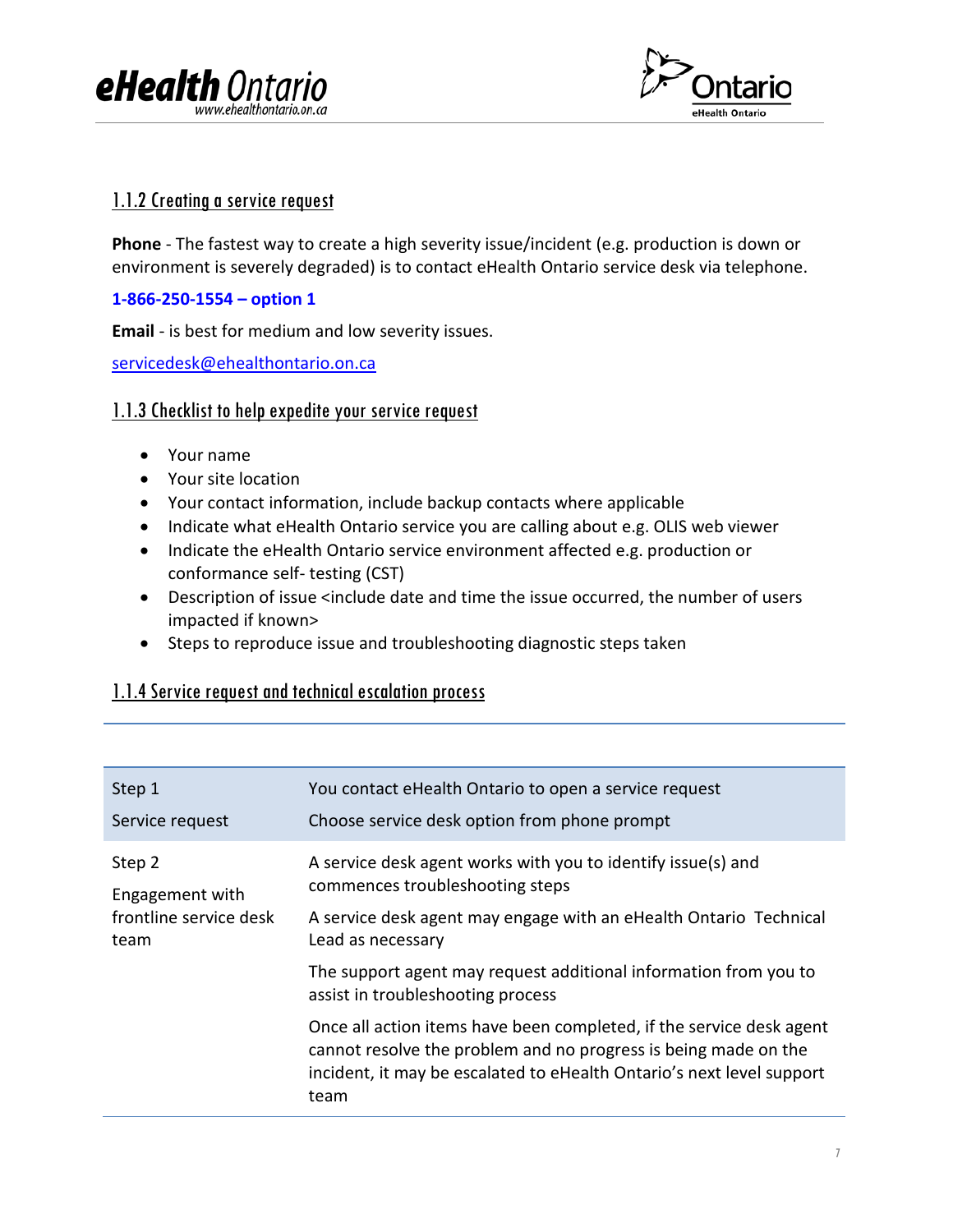



| Step 3                                                           | Incident is assigned to the next level of support                                                                                                                                                                                  |
|------------------------------------------------------------------|------------------------------------------------------------------------------------------------------------------------------------------------------------------------------------------------------------------------------------|
| Issue escalated to<br>eHealth Ontario next<br>level support team | Assigned next level of support contacts you<br>The next level of support reviews incident and continues<br>troubleshooting activities where required, other support teams are<br>engaged to continue efforts to resolve your issue |

### <span id="page-7-0"></span>1.1.5 Progress of your service request

**Updates** - To review the progress of your service request please contact the service desk. Additionally, automated updates are provided as the service request is escalated among teams.

**Service request priority** - The incident priority is determined mutually by the support agent and you, the client.

**Service request closure** - Your service request will be closed 15 days after the service request ticket is resolved, no further troubleshooting is possible, or you authorize the eHealth Ontario support team to close the request. Your request will be closed if no feedback has been received after three attempts to contact you. During this time, you will receive three reminders with the final reminder stating that your request will be closed the next day.

### <span id="page-7-1"></span>1.1.6 Client satisfaction

eHealth Ontario service desk values and promotes client satisfaction. We welcome client feedback and encourage you to get involved through the following channels:

#### **Client satisfaction survey**

Upon closing a service request, eHealth Ontario randomly selects incidents to be surveyed. You may receive a request to fill in an online questionnaire. We would very much appreciate it if you would help us ensure the quality of our service by completing a brief, five minute survey.

#### **General feedback**

If you wish to provide us your comments or suggestions, please email [servicedesk@ehealthontario.on.ca.](mailto:servicedesk@ehealthontario.on.ca)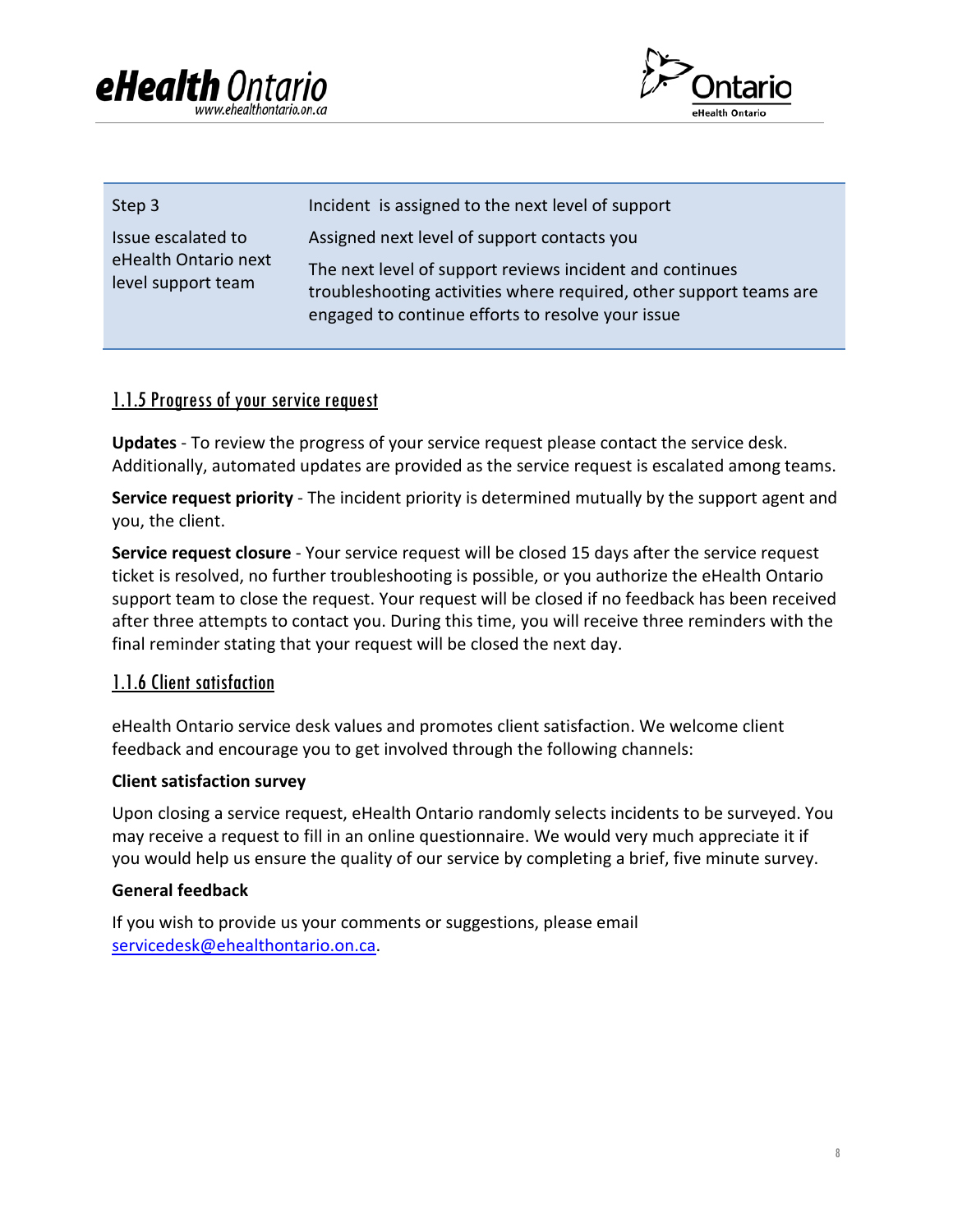



### <span id="page-8-0"></span>**1.2 Support Processes**

### <span id="page-8-1"></span>1.2.1 High level depiction of the OLIS support model



### <span id="page-8-2"></span>1.2.2 Client site helpdesk and application interface support group accountabilities

When any issues with the interface used to access OLIS data are detected, local site helpdesk along with the application interface support teams at each site provides support for sites users and will assist in:

- troubleshooting the issues;
- providing a resolution where possible;
- determining potential impact of the issues; and
- escalating to the appropriate support groups and/or eHealth Ontario service desk

### <span id="page-8-3"></span>1.2.3 When should you call eHealth Ontario service desk?

Contact the eHealth Ontario service desk when you have information on/questions regarding the following issues:

- Requesting assistance with troubleshooting OLIS public key infrastructure PKI certificate issues
- Requesting assistance with troubleshooting OLIS related interface issues
- Reporting an OLIS application error
- Reporting missing laboratory results in OLIS
- Reporting data quality issues with laboratory results in OLIS
- Reporting a privacy breach

When requesting information from eHealth Ontario, for example when you have questions about OLIS:

- Questions about OLIS functionality
- Questions about test codes found in OLIS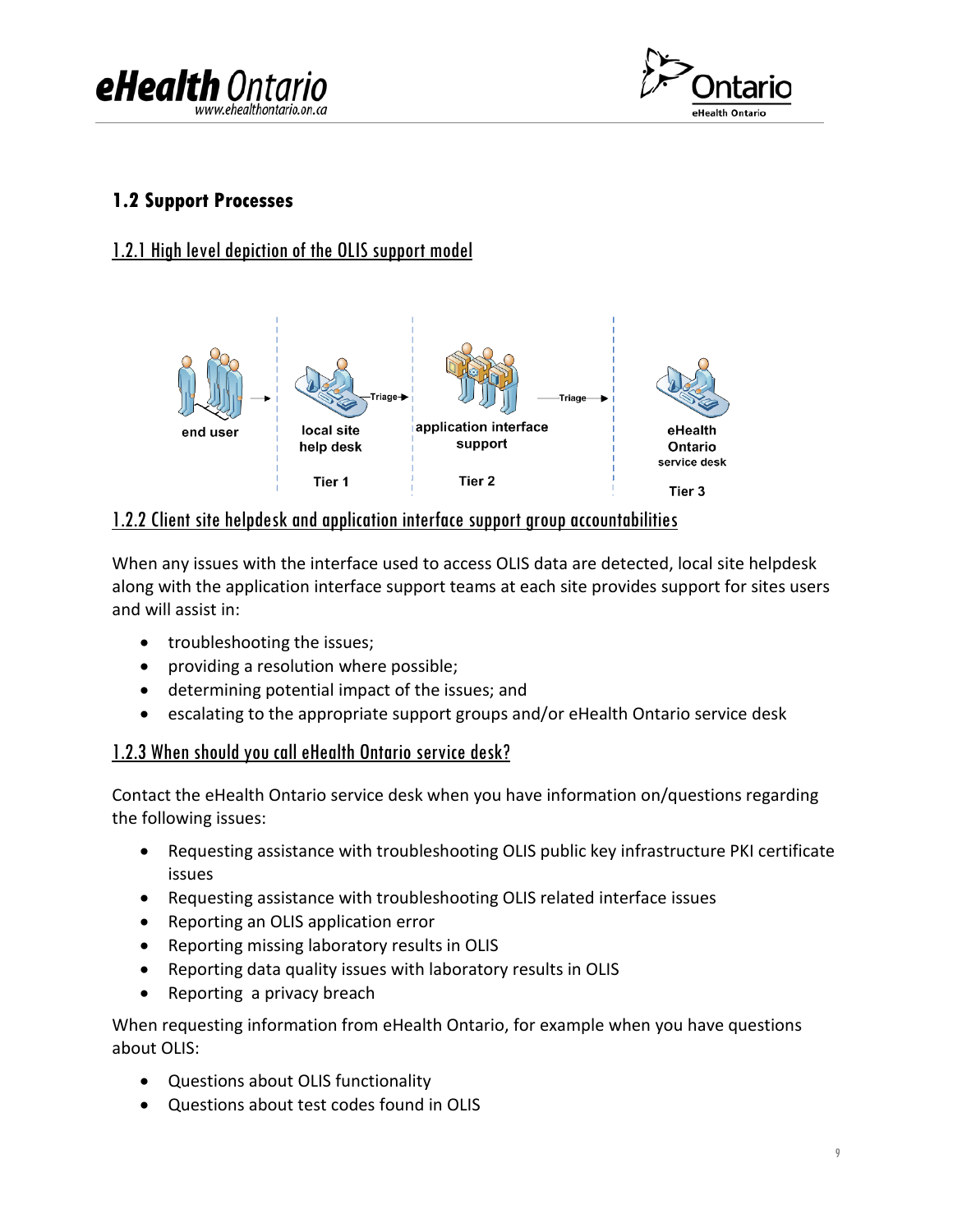



• Questions about privacy and security of personal health information

### <span id="page-9-0"></span>1.2.4 When does eHealth Ontario service desk contact you?

- For clarification regarding an incident or request you have reported
- To notify you of maintenance activities at our site that may impact service
- To report a failure in the OLIS application
- To provide information regarding our release dates and application improvement activities

### <span id="page-9-1"></span>1.2.5 When does the eHealth Ontario privacy office contact you?

- For requesting additional information to fulfill OLIS access requests
- For incident management purposes

### <span id="page-9-2"></span>1.2.6 Data quality assurance

Sites are required to perform regular data quality checks to ensure that data being sent to OLIS is accurate and complete. The accuracy of data within OLIS is important to eHealth Ontario. Should you find missing lab reports or incorrect data, for example missing units of measure in the OLIS reports viewed; please notify us by contacting the service desk.

The following information should be supplied to assist us with the investigation for missing or incorrect data:

- Your contact information <phone #> <\email address>
- The name of your organization or the organization that you are reporting this on behalf of <physician's office, hospital, lab, department>
- The name of the lab that submitted the result
- The lab report or accession #
- The test type that is missing (if reporting a single missing result)
- The date and time that the specimen was collected
- If the lab information is incorrect provide details around why you feel this information is incorrect "**do not provide any personal health information (PHI) to the service desk**"

### <span id="page-9-3"></span>**2. Operational Responsibilities for OLIS Data**

Under the *Personal Health Information Protection Act, 2004* (PHIPA), eHealth Ontario is responsible for keeping an electronic record of all accesses to OLIS data whether held in an eHealth Ontario system or a third party system. Due to this legislative requirement, eHealth Ontario must have access to a copy of the OLIS audit logs. eHealth Ontario may be asked to provide an audit report on these access logs.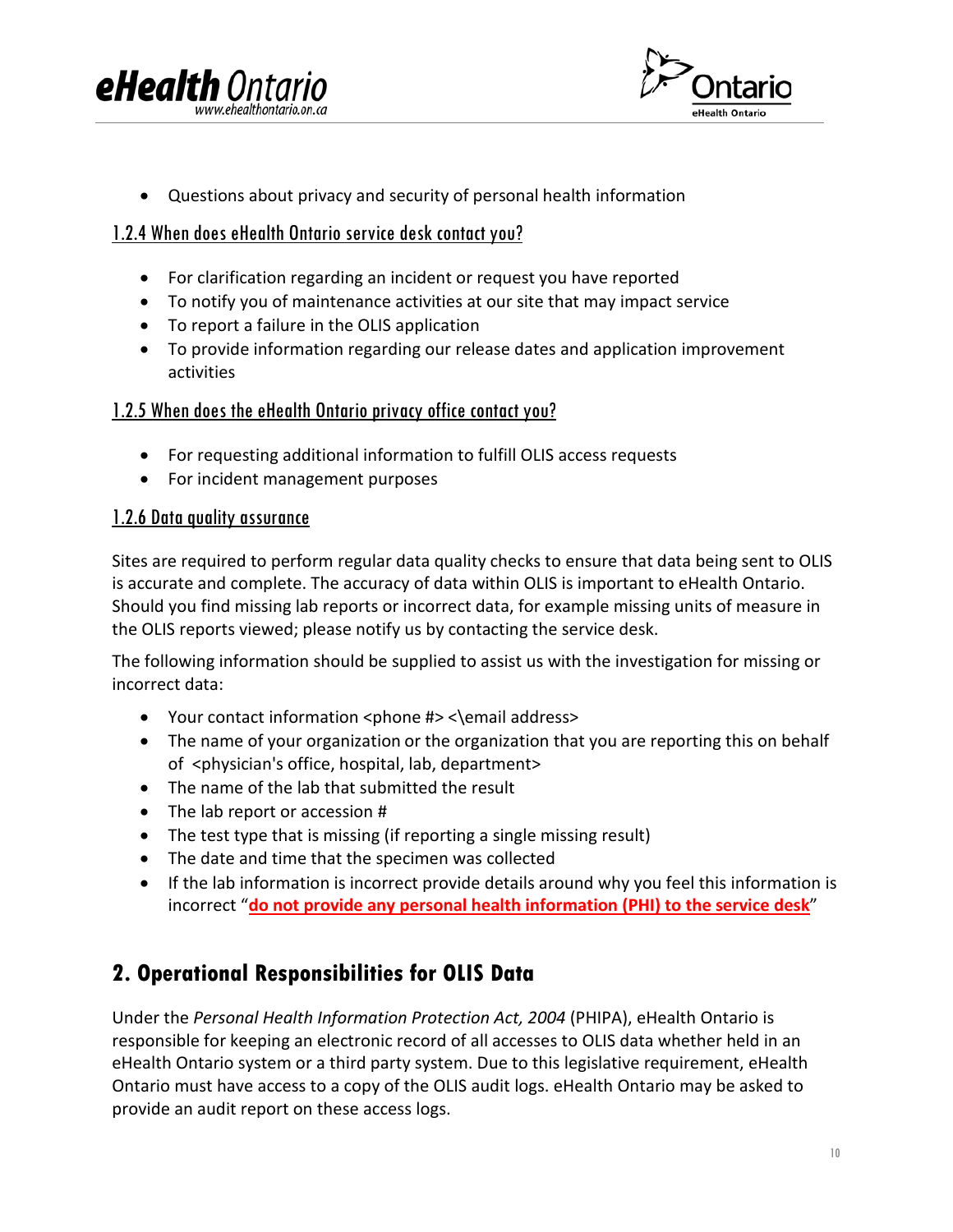



### <span id="page-10-0"></span>**2.1 Logical Deletion of OLIS Data**

eHealth Ontario has the ability to logically delete corrupted lab records. Each time this occurs, eHealth Ontario will provide the following information:

- Submitter the laboratory identifier
- Order ID this unique ID identifies a lab report
- Assigning authority identifies type of facility: lab, hospital,
- Corresponding ID number unique DN or laboratory identifier
- Insert date date and timestamp that lab report was inserted into OLIS
- Include or exclude flag
- Deletion date

### <span id="page-10-1"></span>**2.2 Consent Override Reporting Process**

Patients may choose to apply an express consent override to OLIS data to temporarily remove the block on their personal health information. Each time this occurs, eHealth Ontario will send a report directly to each patient detailing the override activity that was performed on their OLIS record.

Where the request to override an OLIS consent directive comes from a patient's substitute decision maker (SDM), you must record the name of the SDM and their relationship to the patient in every instance.

### <span id="page-10-2"></span>**2.3 Tactical Privacy Audit Solution (TPAS) Report Transfer Process**

eHealth Ontario may be asked to produce reports on access to OLIS information received from Health Information Custodians (HICs) (providers/institutions) or patients. eHealth Ontario fulfills these requests on behalf of the Ministry of Health and Long-Term Care (MOHLTC)). eHealth Ontario refers to logs or reports produced to assist in responding to access requests as "tactical privacy audit solution (TPAS)" logs or alternatively, as TPAS reports.

There are two (2) kinds of access requests that eHealth Ontario can receive in respect to OLIS:

- An access request made by a HIC for OLIS access audit logs for that HIC's facility (e.g. hospital, CCAC, physician practice)
- An access request made by a patient to a HIC for:
	- o What information is contained in OLIS about me?; and/or
	- o Who has accessed my information in OLIS (i) in general; or (ii) from a particular facility?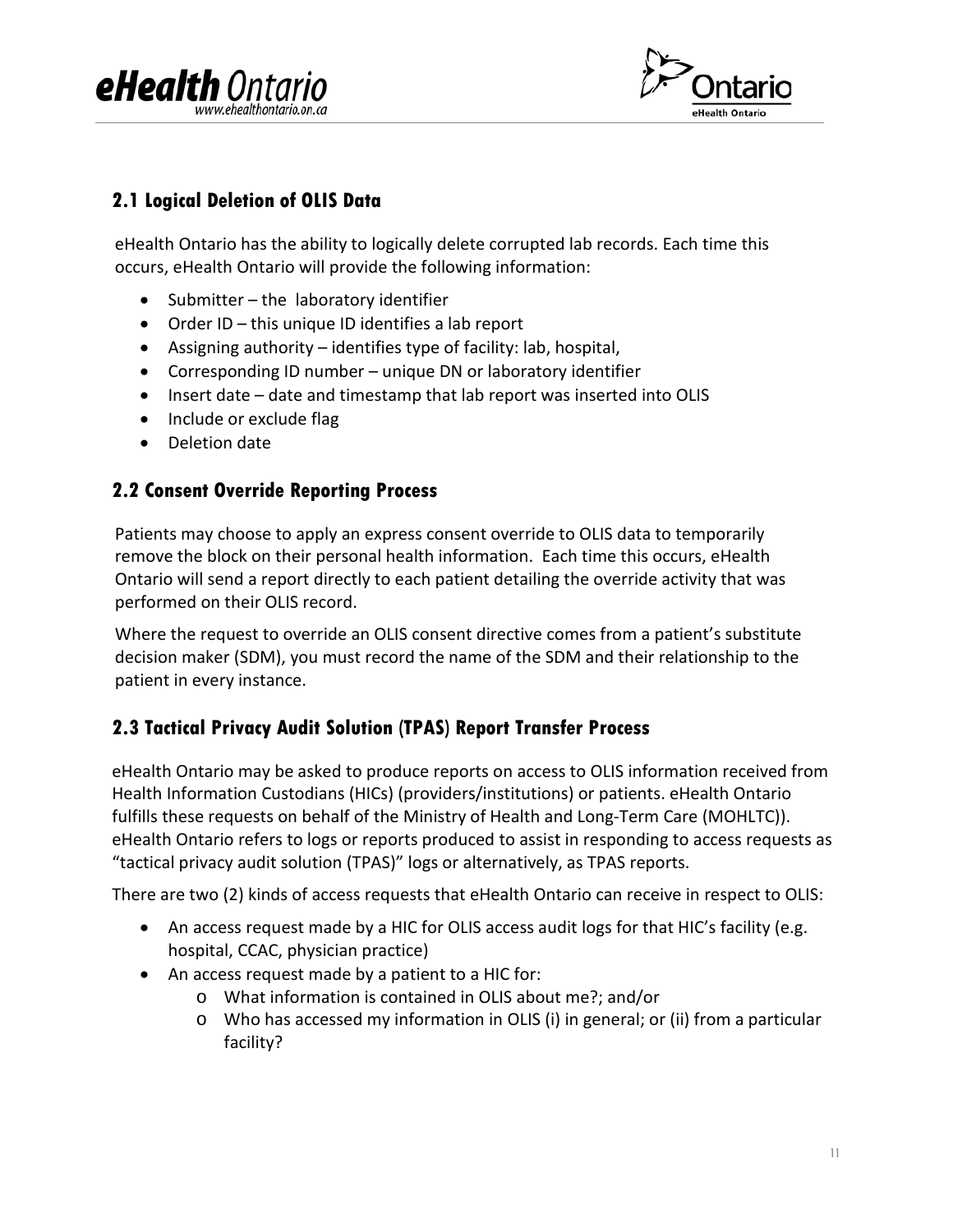



### <span id="page-11-0"></span>**3. Privacy and Security**

### <span id="page-11-1"></span>**3.1 Patient Consent**

### <span id="page-11-2"></span>3.1.1 Background

As custodians of patient personal health information (PHI), health care providers working at sites have obligations under PHIPA and Ontario Regulation 329/04 (the regulation).

### Patient consent model

OLIS data has a consent directive capability, which gives patients or their substitute decision maker (SDM) the option to restrict access to patient data in OLIS.

A patient may restrict access to either:

- All of his/her laboratory test results in OLIS; or
- A particular test (to be specified at the time the test is conducted).

In other words, if a patient restricts access to his/her results in OLIS, health care providers querying OLIS data will not be able to access any patient information that has been, or will be, submitted into OLIS, except the providers named on the lab order.

### <span id="page-11-3"></span>3.1.2 Overriding a consent directive

In special cases, with consent from the patient or the patient's SDM, the patient directive restricting access to the test may be overridden by a provider.

Such an override may be logged in the site's application interface, along with the identity of the overriding health care provider.

Some client site application interface enables users to override a consent directive applied to data within their application interface system where; (a) there is a clinical/emergency requirement; or (b) access has been granted directly by a patient or the patient's SDM (express consent). The MOHLTC, as the health information custodian of OLIS, does not permit authorized users who access OLIS to override a consent directive applied to OLIS data without the patient's express consent.

Therefore, some sites accessing OLIS are permitted to override a consent directive applied to OLIS data only where permission to do so has been expressly authorized by the patient or the patient's SDM prior to performing the consent directive override. Overriding a patient's consent directive for OLIS data without express consent from the patient or the patient's SDM will constitute a breach of the user's (or that site's) agreement with eHealth Ontario, and will be subject to the remedies available under the agreement.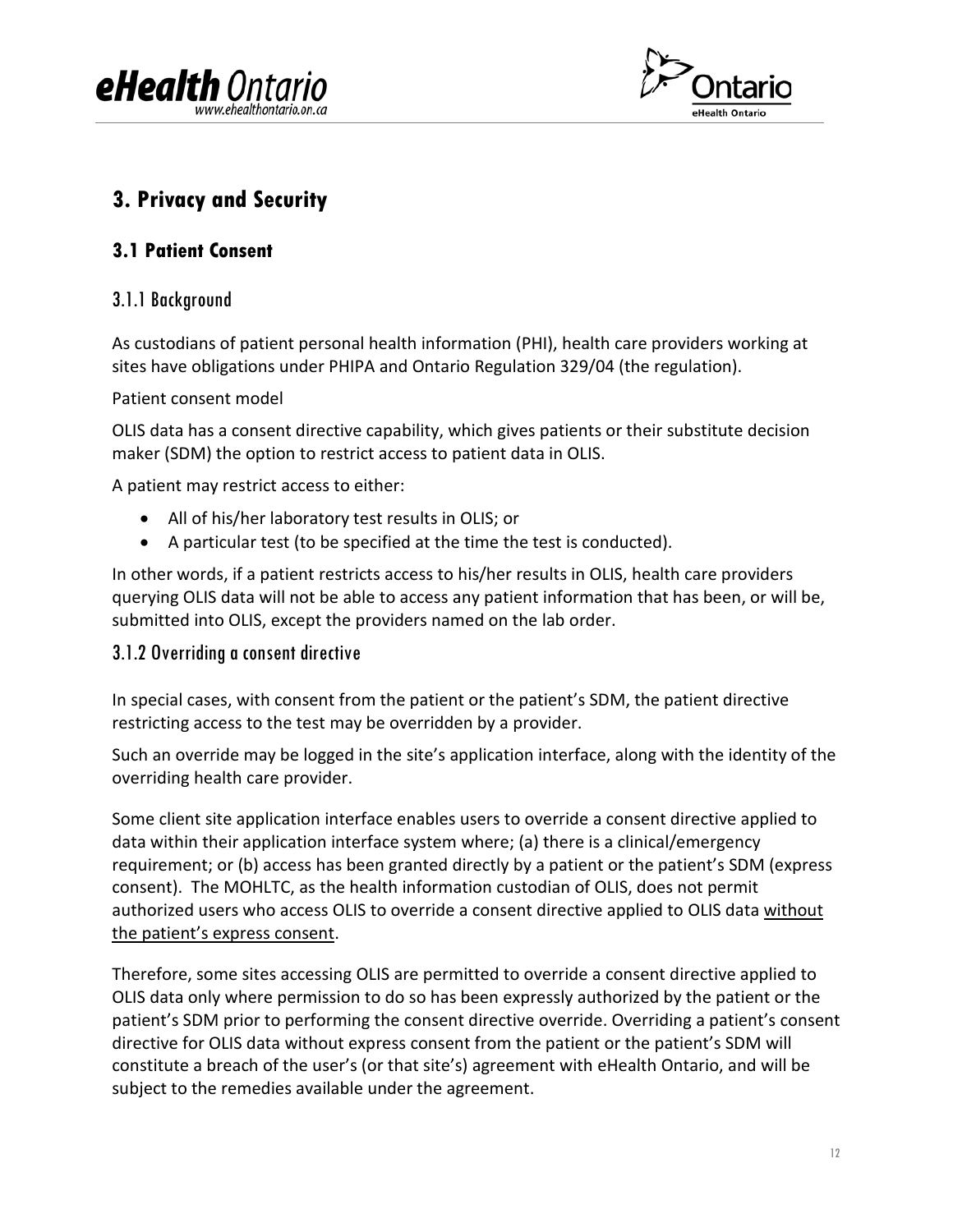



### <span id="page-12-0"></span>3.1.3 Applying consent directives to OLIS data

If a patient contacts a health care provider at your site and wishes to place a restriction on access to his/her information in OLIS, or wishes to reinstate access (remove the restriction), please ask the patient to call Service Ontario at 1-800-291-1405 (TTY 1-800-387-5559) to apply/change the consent directive.

### <span id="page-12-1"></span>**3.2 Access Requests**

### <span id="page-12-2"></span>3.2.1 Access requests made by patients for OLIS data

Under PHIPA, patients or their SDMs have a right to access the patient's data held by a HIC about the patient. There are two types of access requests that a patient can make to the MOHLTC, as custodian of the OLIS data:

- What information is contained in OLIS about me; and/or
- Who has accessed my information in OLIS (i) in general; or (ii) from a particular facility.

As the MOHLTC is the custodian of OLIS data, only the MOHLTC can respond to an individual's access request.

If a patient requests OLIS data, or inquires as to whom in Ontario has viewed the patient's OLIS data, refer the individual to the MOHLTC access and privacy office at the following address:

**Attention: Freedom of Information and Privacy Coordinator Access and Privacy Office**  Ministry of Health and Long-Term Care 6th Floor, 5700 Yonge Street Toronto ON, M2M 4K5 416-327-7040 [generalapo@ontario.ca](mailto:generalapo@ontario.ca)

**Note**: Where a patient has requested information from a particular HIC about who has accessed their OLIS data from that organization/facility, it will be the responsibility of that HIC to respond to the request. A description of how a HIC may obtain OLIS audit logs to respond to such a request is provided in section 3.2.2 below**.**

### <span id="page-12-3"></span>3.2.2 Requests from health care provider sites for OLIS audit logs (for their site)

Sites (lead physician or privacy officer at a site) may require a record of who from their organization accessed OLIS data. The site may request an audit log from eHealth Ontario which will provide them with a record of the following: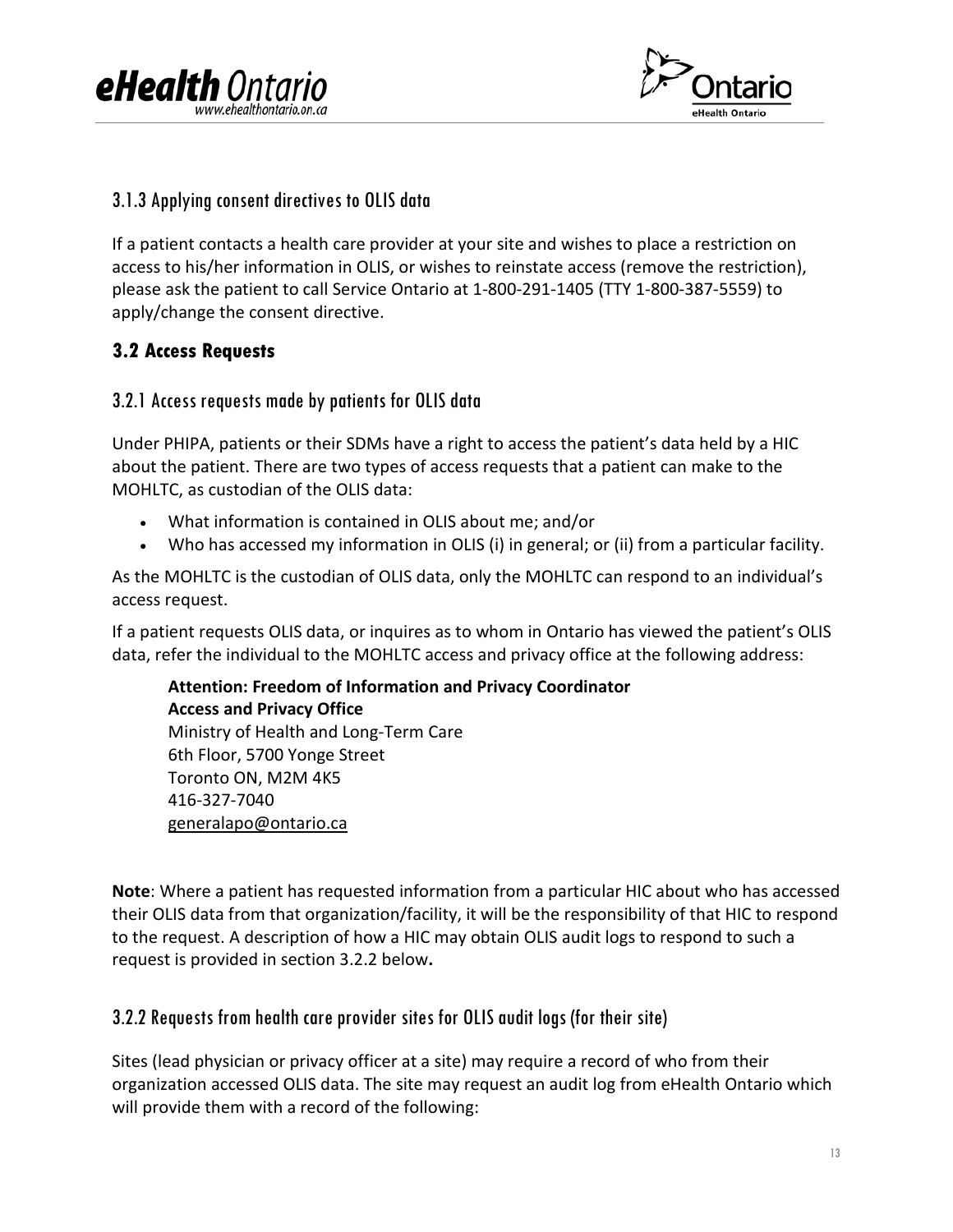

- By facility request a log of all users at the site who have accessed OLIS data in the timeframe set out in the request.
- By user request –a log of all accesses to OLIS data by a particular user from the site, within the timeframe set out in the request.

If site requires an OLIS audit log, the site's lead physician or privacy officer must contact eHealth Ontario's service desk at 1-866-250-1554 to make the request for the audit logs for that site.

eHealth Ontario service desk will open a service request ticket to fulfill the request. A representative from eHealth Ontario's privacy office will call the contact person on record from the site profile form submitted for that site to confirm the type of report requested. eHealth Ontario will then proceed with fulfilling the site's request for OLIS audit logs.

### <span id="page-13-0"></span>**3.3 Inquiries and complaints received by Health Care Provider sites with respect to eHealth Ontario or OLIS data**

If a health care provider receive any complaints or inquiries from users or patients with respect to OLIS data, the site must report the inquiry or complaint to eHealth Ontario's service desk (at the contact information below) as soon as reasonably possible after receipt, and work with eHealth Ontario to investigate and respond to complaints that arise with respect to OLIS data.

The contact information for eHealth Ontario's service desk is:

**eHealth** Ont

1-866-250-1554 [servicedesk@ehealthontario.on.ca](mailto:servicedesk@ehealthontario.on.ca)

If a health care provider receives a complaint or inquiry relating to eHealth Ontario in general (i.e. not related to OLIS data), or related to eHealth Ontario's privacy policies and procedures, the site should advise the individual to submit their complaint, concerns or inquiry by telephone, email, fax or mail to the Chief Privacy Officer:

> eHealth Ontario Privacy Office P.O. Box 148 777 Bay Street, Suite 701 Toronto, ON M5G 2C8 **Fax:** (416) 586-6598 **Email:** [privacy@ehealthontario.on.ca](mailto:privacy@ehealthontario.on.ca) **Telephone:** (416) 946-4767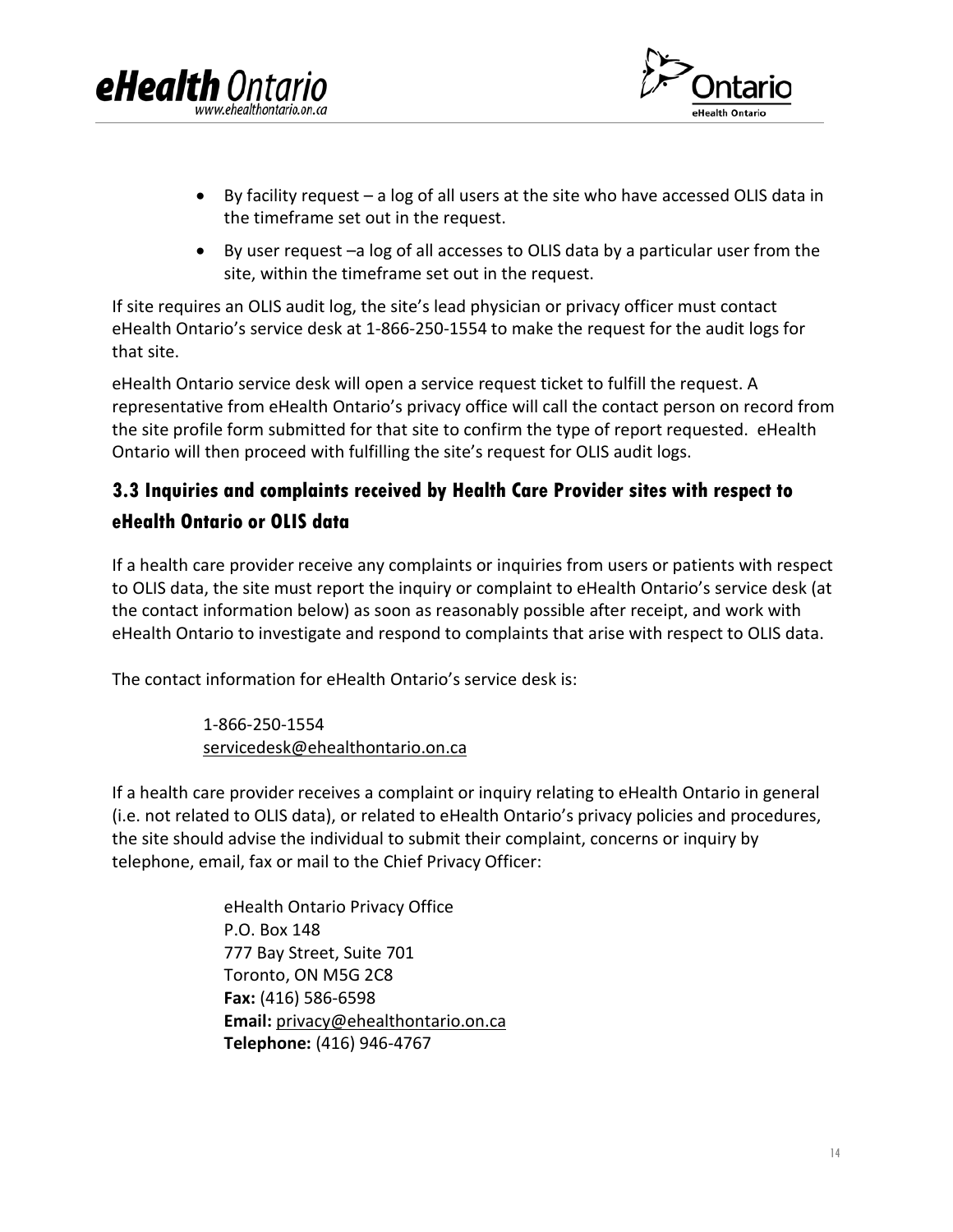



### <span id="page-14-0"></span>**3.4 Privacy-related questions from Health Care Provider sites**

If a health care provider has any questions regarding the privacy-related processes described above, including how to respond to individual access requests, consent obligations or incident/breach management processes, please contact the eHealth Ontario privacy operations department, at [privacyoperations@ehealthontario.on.ca.](mailto:privacyoperations@ehealthontario.on.ca)

Please ensure that you do not include any personal information or personal health information in any emails to eHealth Ontario.

### <span id="page-14-1"></span>**3.5 Privacy and Security Incident Management**

An eHealth Ontario privacy and security incident management process was created to address any privacy breaches reported to eHealth Ontario. The process for reporting a privacy or security incident/breach is outlined below and covers the following scenarios:

- i) Incidents or breaches detected by helpdesk contacts at a Health Care Provider sites
- ii) Incidents or breaches detected by Users at Health Care Provider sites

iii) Incidents or breaches detected by eHealth Ontario which have an impact Health Care Provider sites

### <span id="page-14-2"></span>3.5.1 A privacy incident is:

- A contravention of the privacy policies, procedures or practices implemented by a health care provider site and eHealth Ontario, where this contravention does not constitute non-compliance with applicable privacy law.
- A contravention by a health care provider site of any agreements entered into between eHealth Ontario and that health care provider site, where the contravention does not constitute non-compliance with applicable privacy law.
- A contravention of agreements entered into between eHealth Ontario and a health care provider site accessing OLIS via that site's application interface, where the contravention does not constitute non-compliance with applicable privacy laws.
- A suspected privacy breach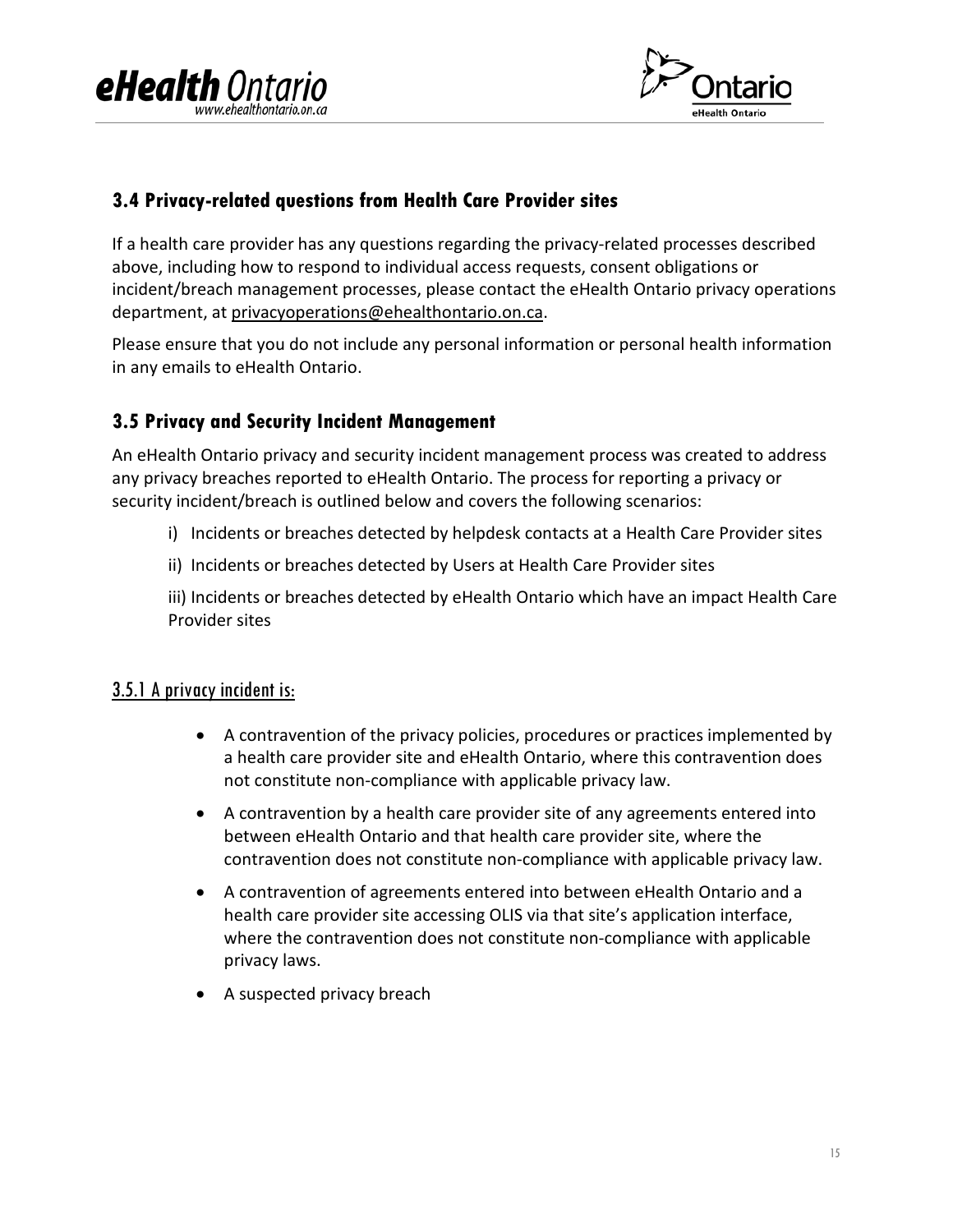



### <span id="page-15-0"></span>3.5.2 A privacy breach is:

- The collection, use or disclosure of Personal Health Information (PHI) in contravention of PHIPA and its regulation;
- The collection, use or disclosure of Personal Information (PI) in contravention of Freedom of Information and Protection of Privacy Act (FIPPA) and its regulations; or
- Any other circumstances where there is an unauthorized or inappropriate collection, use or disclosure, copying, modification, retention or disposal of PI/PHI including theft and accidental loss of data.

### <span id="page-15-1"></span>3.5.3 A security incident is:

- A failure to comply with the security policies, procedures, practices or requirements;
- Unauthorized access, use or probing of information resources;
- Unauthorized disclosure, destruction or modification of information; or
- A contravention of agreements by a health care provider site and its users or eHealth Ontario.
- An attempted, suspected or actual security compromise.
- Waste, fraud, abuse, theft, loss of or damage to resources.

Health care provider sites and eHealth Ontario are expected to train employees, agents and service providers involved in the incident management process set out below on their roles and responsibilities with respect of this process.

Health care provider sites are also required to communicate to their users the proper procedure for reporting confirmed or suspected privacy incidents/breaches involving the OLIS data accessed by that site in accordance with the steps contained in this document.

### <span id="page-15-2"></span><u>3.5.4 Privacy or security incidents/breaches detected by a health care provider site or its users</u>

1. Upon detecting a privacy or security incident/breach the users must immediately contact their local helpdesk and /or in-house privacy officer.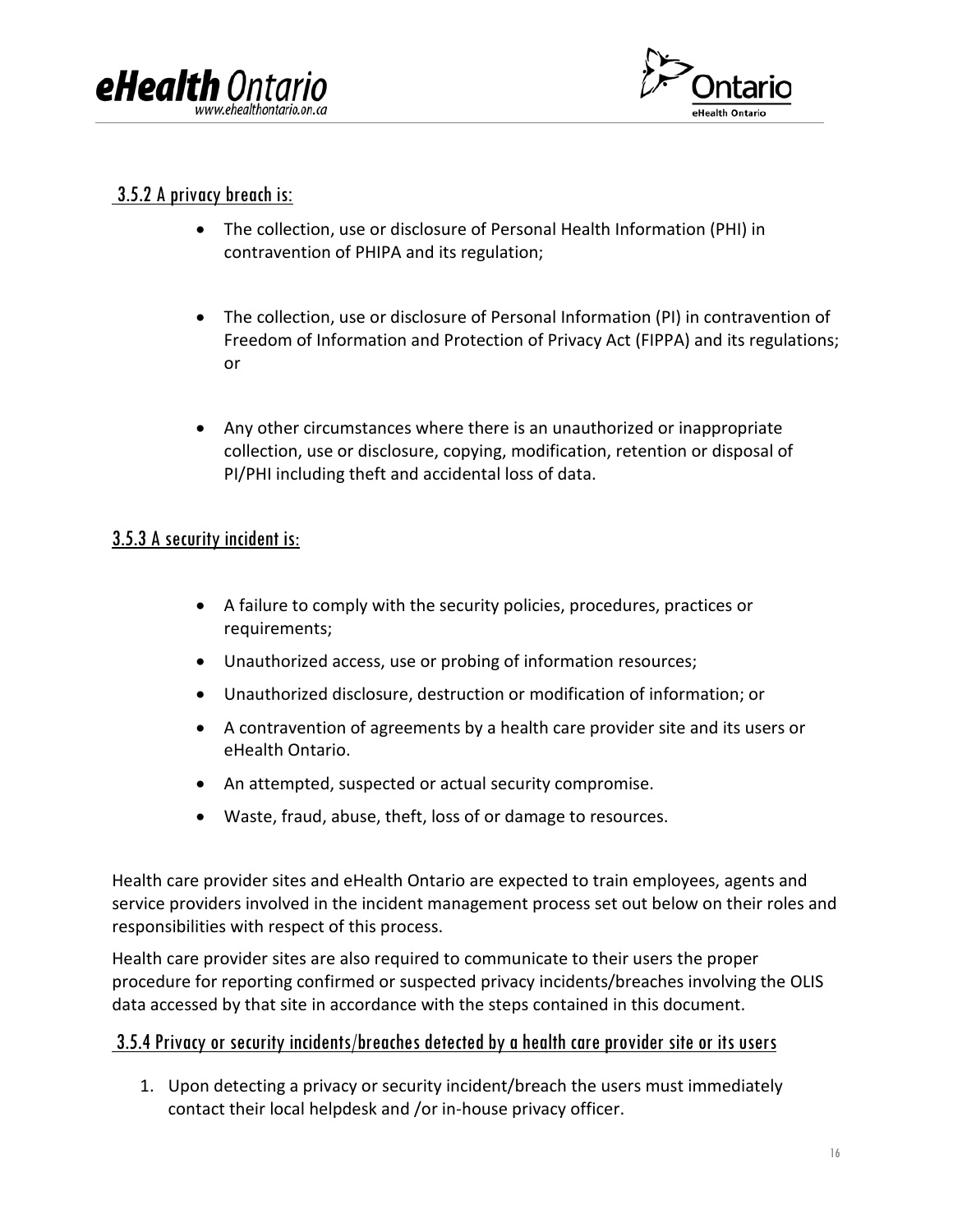



- 2. Health care provider site designated contact(s) (authorized site contact, helpdesk contact and/or site privacy officer) "the contact" connects with the eHealth Ontario service desk by telephone at 1-866-250-1554, immediately upon becoming aware of an actual or suspected privacy/security incident involving or potentially impacting OLIS data; the health care provider site's helpdesk or privacy officer in cooperation with eHealth Ontario is responsible for containing such privacy/security incidents and documenting any containment and/or remediation activities undertaken. No PI/PHI should be included in this documentation.
- 3. For an OLIS related privacy or security incident/breach, the contact is not to contact any patient or substitute decision maker directly, unless expressly directed to do so by eHealth Ontario, in writing.
- 4. The eHealth Ontario service desk will open incident management ticket to track the progress of the investigation. eHealth Ontario will engage the contact to receive an update on the investigation by their site.
- 5. If required, eHealth Ontario will request a copy of any related information from the client site to assist in eHealth Ontario's own incident management activities. The logs and/or any other sensitive information should be sent to eHealth Ontario as an encrypted document (WinZip) via an email. The procedure is noted in Appendix A.
- 6. Health care provider site must complete all remediation activities as directed by eHealth Ontario and implement preventative measures to avoid recurrence of the incident and ensure the privacy and security of the OLIS data.
- 7. The contact may be asked to provide eHealth Ontario with a copy of the incident report upon closure of the privacy or security incident/breach.
- 8. The contact is expected to destroy the incident investigation materials, after the incident investigation report is sent to eHealth Ontario, and after eHealth Ontario has communicated back to them that the incident/breach is closed.

### <span id="page-16-0"></span>3.5.5 Privacy or security incidents/breaches detected by ahealth care provider site and reported directly to eHealth Ontario

- 1. The health care provider site user contacts eHealth Ontario directly to report a suspected or actual privacy or security incident/breach.
- 2. The service desk will open and incident management ticket to track the progress of the investigation.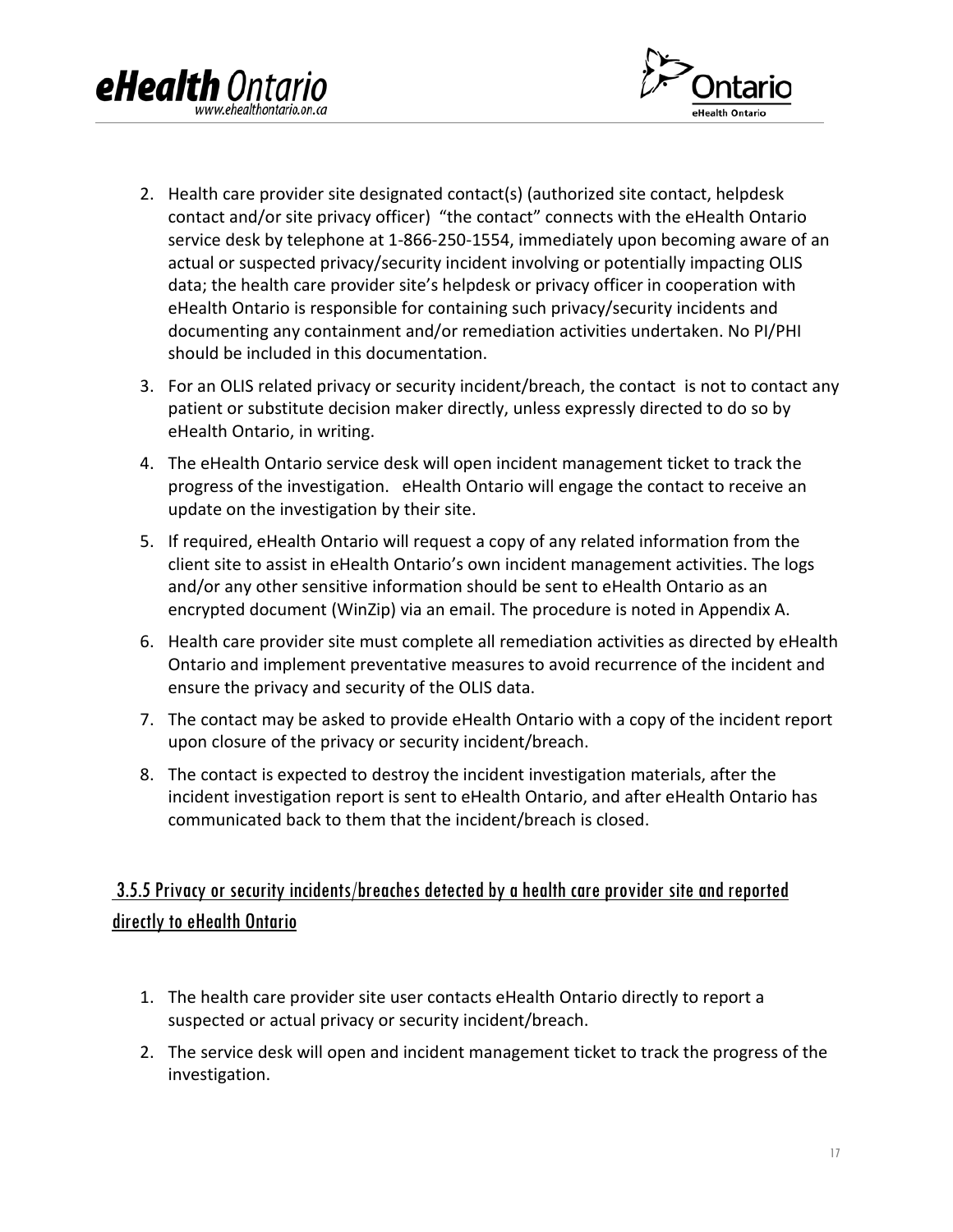



- 3. eHealth Ontario will engage the health care provider site contact to inform them of the suspected/actual incident/breach.
- 4. The health care provider site contact will assist eHealth Ontario in containing and investigating a suspected/actual privacy or security incident/breach.
- 5. If required, eHealth Ontario will request a copy of any required documentation from the client's site to assist in investigation and/or communication.
- 6. The logs and/or any other sensitive information should be sent to eHealth Ontario as an encrypted document (WinZip) via an email. The procedure is noted in Appendix A.
- 7. The health care provider site contact must complete all remediation activities as directed by eHealth Ontario to prevent recurrence of the incident or to ensure the privacy and security of the OLIS data. The site may be asked to provide eHealth Ontario with a copy of the incident report upon closure of the privacy or security incident/breach.
- 8. The health care provider site contact is expected to destroy the incident investigation materials, after the incident investigation report is sent to eHealth Ontario, and after eHealth Ontario has communicated back to them that the incident is closed.

### <span id="page-17-0"></span>3.5.6 eHealth Ontario detected privacy/security breach/incident

- 1. A privacy or security incident/breach is detected by eHealth Ontario.
- 2. The service desk is notified of the incident.
- 3. The service desk opens an incident management ticket to track the progress of the investigation.
- 4. eHealth Ontario contains and investigates the incident. If during the investigation it is determined that that the privacy/security incident has an impact on any health care provider site, eHealth Ontario notifies the health care provider site contact of the incident.
- 5. The health care provider site contact assists eHealth Ontario in containing and investigation and resolution of the incident.

The health care provider site contact must complete all remediation activities as directed by eHealth Ontario to prevent recurrence of the incident.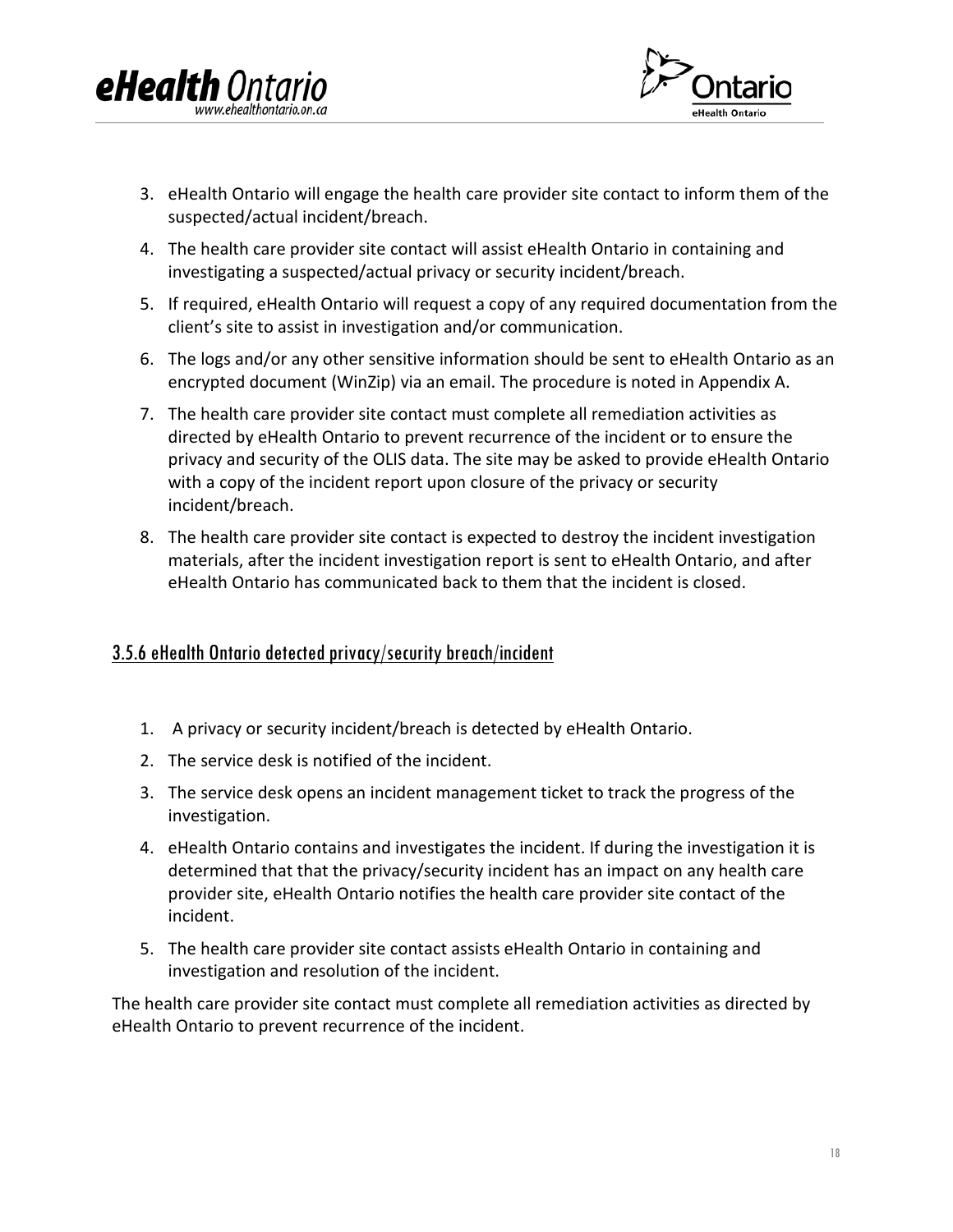



### <span id="page-18-0"></span>3.5.7 What to provide to eHealth Ontario's service desk when reporting a privacy/security incident?

When reporting a confirmed or suspected privacy or security incident/ breach to eHealth Ontario, the following information may be requested from the contact:

1. Description of the situation and condition that led to the incident.

**Note**: *It is extremely important that you do not disclose any patient personal health information and/or personal information to the eHealth Ontario service desk agent when reporting a suspected or confirmed privacy breach*.

- 2. Who was involved (name and role)?
- 3. Where did the incident happen?
- 4. When and at what time was the incident noticed?
- 5. If possible, describe how the incident was detected.
- 6. If possible, provide information on the most likely cause for example:
	- Human error
	- Negligence
	- Technical failure, caused by failure of an application or system to maintain privacy
	- Process failure, caused by not following a process
	- Willful wrongdoing
	- Act of nature
- 7. Describe the type of personal information/personal health information involved in the incident.

**Note:** *It is extremely important that you do not disclose any patient personal health information and/or personal information to the eHealth Ontario Service Desk agent when reporting a suspected or confirmed privacy breach*.

- 8. If possible, list measures taken to contain the breach or any risks that could eventually result in a breach.
- 9. If possible, list any corrective measures taken or additional controls applied.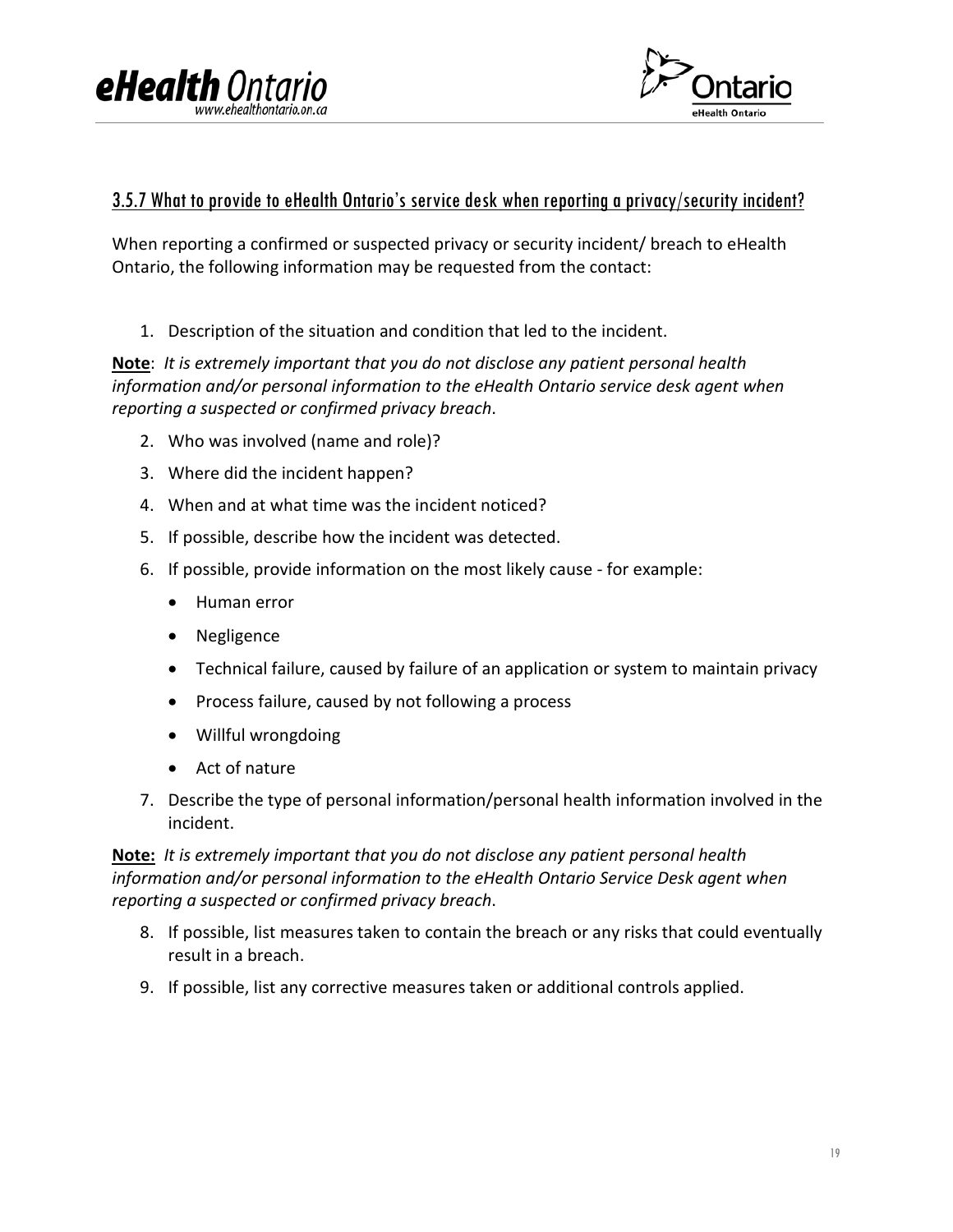



### <span id="page-19-0"></span>**B. Site Support and Users**

### <span id="page-19-1"></span>**4. OLIS Setup Requirements**

### <span id="page-19-2"></span>**4.1 Registering site support contacts for service (Technical/Helpdesk Contacts/Privacy Officers)**

A privacy officer/contact person will be assigned by each site with access to OLIS data, to liaise with eHealth Ontario for incident management purposes. The client site profile form, referenced below, can be used to submit contact information for each site that accesses OLIS.

- 1. All sites provisioned to access OLIS must fill out a client site profile form located in appendix [C](#page-31-0) and send it to the eHealth Ontario service desk at:
	- **[registration.agents@ehealthontario.on.ca](mailto:registration.agents@ehealthontario.on.ca)**
		- a. The form captures contact information (i.e. name, site/organization, contact number/email) of the designated individual.
		- b. Distribute the form to each site's helpdesk and advise the contact person at the site to complete the form and send it to the eHealth Ontario service desk at the email address provided above. This form can be used to capture updates to sites' support teams and authorized contacts when they change
- 2. The privacy officer/contact person at all sites will have WinZip installed to securely transfer sensitive information including PI/PHI via email to eHealth Ontario. Instructions for using WinZip are included in Appendix A of this guide.

### <span id="page-19-3"></span>**4.2 Registering Users for Service**

Users of the OLIS service access OLIS data using various interfaces. For some sites, access to the interfaces used to view data is managed locally; this includes login credentials assigned to users. eHealth Ontario has a web viewer to the OLIS data, users who access OLIS data via our OLIS web viewer will require a ONE ID login ID. To obtain a ONE ID, users can contact their Local Registration Authority (LRA) to complete a registration form. Registration forms can also be found at [www.ehealthontario.ca/RA](http://www.ehealthontario.ca/RA) locate the form labelled OLIS – [Individual Registration](https://www.ehealthontario.ca/portal/server.pt/gateway/PTARGS_0_11862_207_717_23647_43/docman/download/131490/0/0/0/OLIS%20-%20Individual%20Registration%20and%20Service%20Enrolment%20Form%20(HC%20Providers)%20-%2020120118.doc?)  [and Service Enrolment Form \(HC Providers\).](https://www.ehealthontario.ca/portal/server.pt/gateway/PTARGS_0_11862_207_717_23647_43/docman/download/131490/0/0/0/OLIS%20-%20Individual%20Registration%20and%20Service%20Enrolment%20Form%20(HC%20Providers)%20-%2020120118.doc?)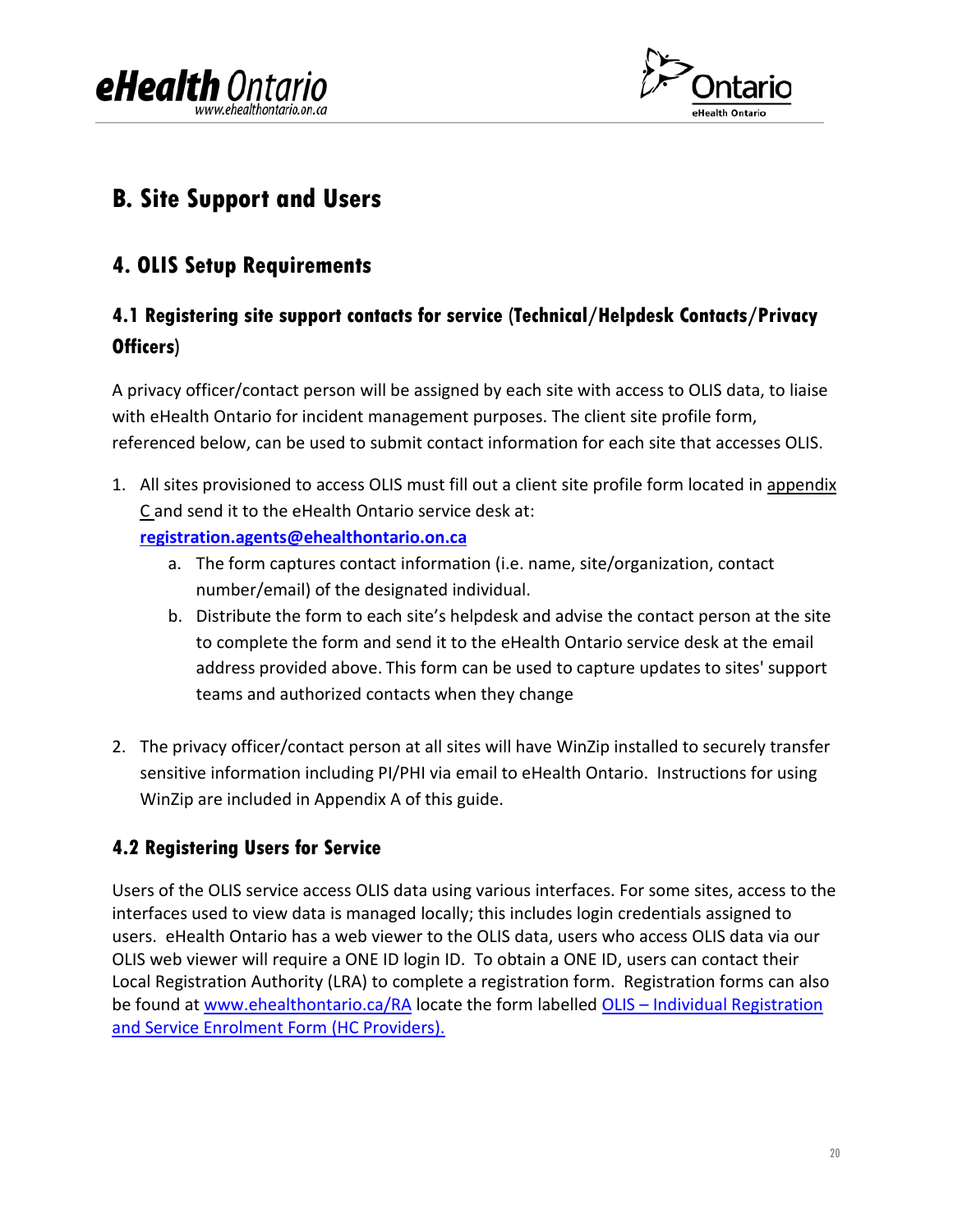



### <span id="page-20-0"></span>**Appendix A: Procedures for Communicating Sensitive Files via email**

#### **Overview**

eHealth Ontario policies require that adequate safeguards be applied every time a sensitive document or file is stored or transferred through communications channels that are not considered safe and secure such as regular internet email, CDs, DVDs, USB sticks and/or flash memory card.

This document provides instructions on how to apply a strong level of protection to sensitive files and reports, using WinZip, a commercially available application that can be used both to reduce the size of a document and to apply strong protection.

It is important to keep in mind that the encryption tool described in this document is a password based *cryptosystem.* The protection of file encryption can be broken if the associated password is compromised. Therefore, it is required that the password protection guidelines described in section four be applied by anyone who uses the tool and is involved in the file encryption process.

### **Authorized uses**

This process can be used whenever there is an occasional need for any sensitive information to be transferred over email consistent with regular business processes, including documents that contain personal information (PI) and/or personal health information (PHI).

If sending sensitive information over email is an ongoing business process, considerations should be made to automate the process and use an enterprise mechanism to securely transfer the information other than outlined in this guide.

The limit on email attachments has been predetermined at 10 MB per email at eHealth Ontario.

For further assistance please contact eHealth Ontario security services.

#### **Instructions to file encryption and password creation**

#### **Use of WinZip encryption software**

This guide has been written for *WinZip 11.2* standard versions and is the suggested encryption tool.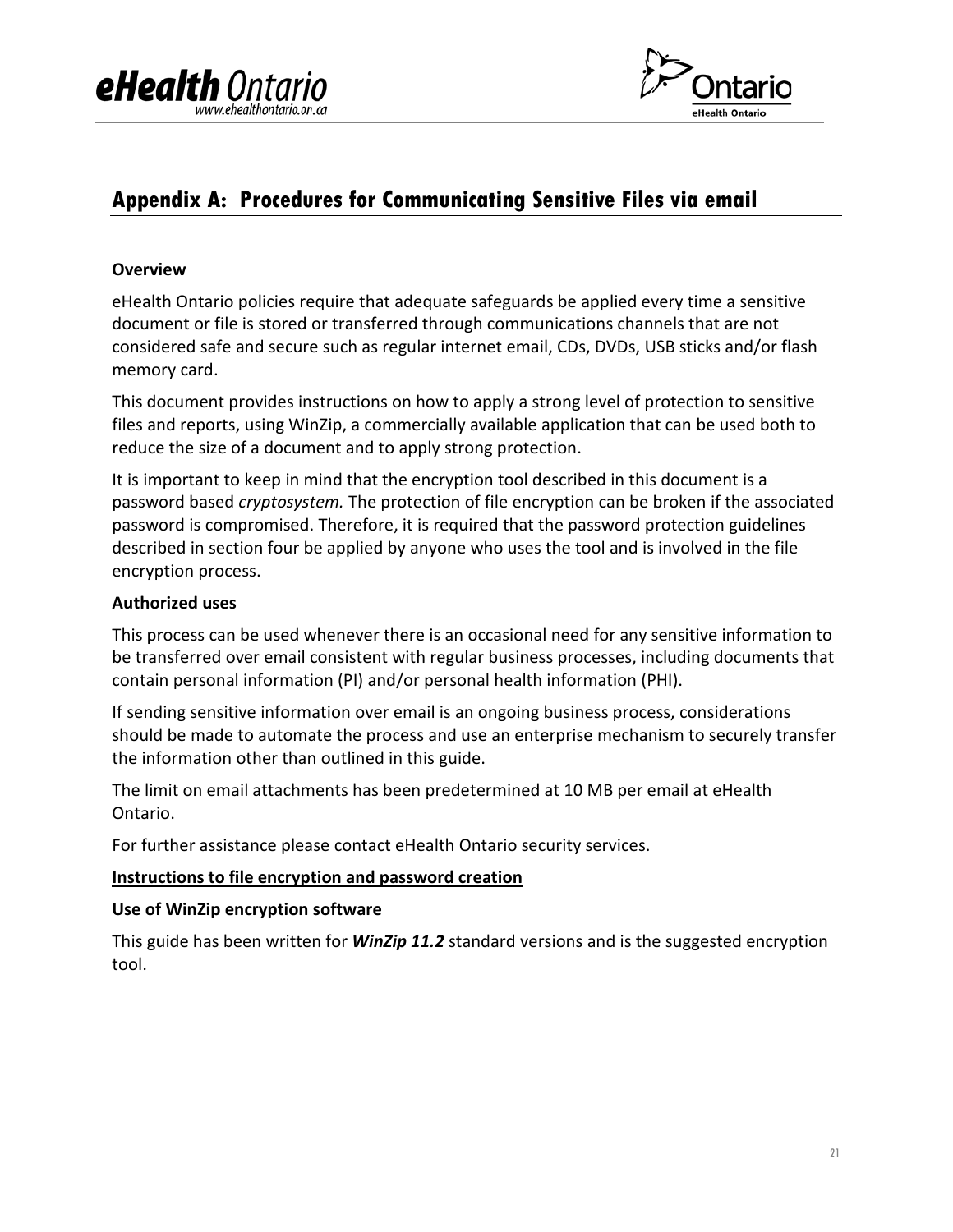



| <b>Encrypting Files using WinZip</b>                                                                                                                                                                                                                                          |                                                                                                                                                                                                                                                                                                                                                                                                                                                                                                                 |  |  |  |
|-------------------------------------------------------------------------------------------------------------------------------------------------------------------------------------------------------------------------------------------------------------------------------|-----------------------------------------------------------------------------------------------------------------------------------------------------------------------------------------------------------------------------------------------------------------------------------------------------------------------------------------------------------------------------------------------------------------------------------------------------------------------------------------------------------------|--|--|--|
| Step 1.<br>Open the application.<br>Create a new archive*<br>and save in a working<br>folder.<br>Add files to an archive:<br>Navigate to the folder<br>where the sensitive files                                                                                              | Add<br>×<br>Lookin: Zip Nes<br><b>NOVER</b><br>Filetoena yptwWnzip.txt<br>C<br>Decktop<br><b>U</b> Document<br>Add (and replace) files                                                                                                                                                                                                                                                                                                                                                                          |  |  |  |
| are. Choose to add files<br>to an archive rather than<br>move files to an<br>encrypted archive.<br>When a file is moved to<br>an archive, it appears<br>that the original copy of<br>the file is deleted, but<br>the contents of the file                                     | Netoenczyptwiwingip.bt<br>File pane:<br>Cancel<br>Help<br>Action<br>Add (and replace) files<br>Add with wide with<br>Compressor<br>Solit Zip film Don't roll!<br>×<br>Current: No Compression<br>Offen wye<br>KB<br>Change Compression<br>Archive Attributes<br>Dollorit -<br>Folder<br>IT Encrypt added films<br>T Save juli path info<br>T linclude only if archive attribute is set<br>Include system and hidden files<br>F Tholade intriduent<br>F Recet archive attribute<br>Fig.1 Add files to an archive |  |  |  |
| still exist in the<br>computer's memory.<br>Adding files to an<br>archive is safer because<br>this leaves the original<br>file intact, making it<br>obvious to the user that<br>the contents of the plain<br>file still exist on the<br>computer.<br>*An archive<br>is a file |                                                                                                                                                                                                                                                                                                                                                                                                                                                                                                                 |  |  |  |
| document.                                                                                                                                                                                                                                                                     |                                                                                                                                                                                                                                                                                                                                                                                                                                                                                                                 |  |  |  |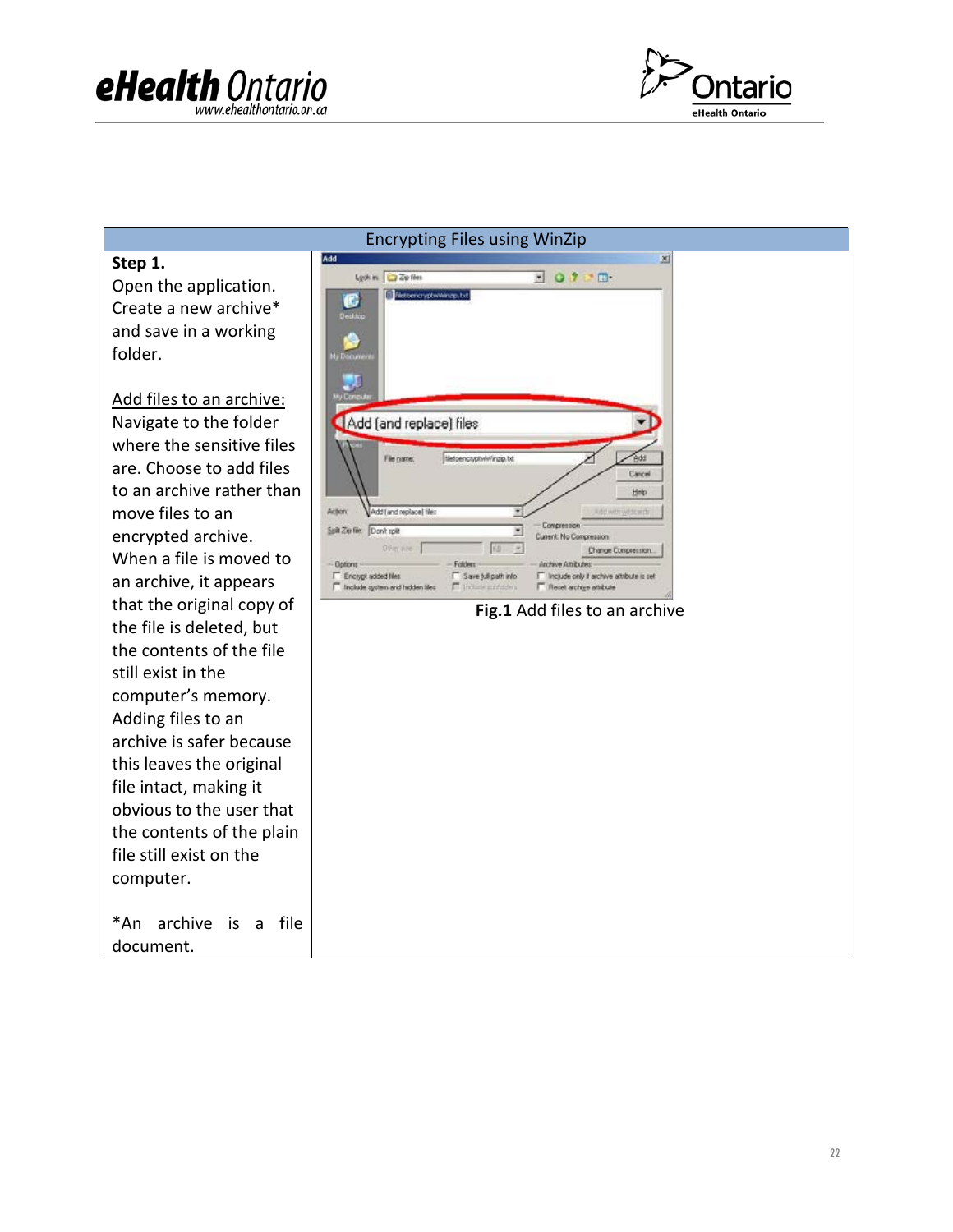



| Step 2. Encrypt the<br>entire archive:<br>Encrypt the entire<br>archive after all files<br>have been added.<br>Click on the "Encrypt" | WinZip - zipfile.zip<br>File Actions View Jobs Options<br>Help<br>Favorites<br>Add<br>New<br>Extract<br>Encrypt<br>View<br>Open                                                                                                  |  |  |  |
|---------------------------------------------------------------------------------------------------------------------------------------|----------------------------------------------------------------------------------------------------------------------------------------------------------------------------------------------------------------------------------|--|--|--|
| icon.                                                                                                                                 | Modified<br>Size<br>Name<br>Type<br>FiletoencryptwWinzip.txt*<br><b>Text Document</b><br>3/29/2007 12:42 PM<br>308<br>FiletoencryptwWinzip2.txt*<br>4/4/2007 2:13 PM<br><b>Text Document</b><br>298<br>Fig.2 Encrypt the archive |  |  |  |
| Step 3. Choose a                                                                                                                      | <b>Encrypt</b><br>$\vert x \vert$                                                                                                                                                                                                |  |  |  |
| stronger encryption                                                                                                                   |                                                                                                                                                                                                                                  |  |  |  |
| mechanism                                                                                                                             | Note: the password will be applied to files you subsequently add to or<br>extract from the current archive, and will be automatically cleared when the                                                                           |  |  |  |
| Use 256-bit AES                                                                                                                       | archive is closed.                                                                                                                                                                                                               |  |  |  |
| encryption. Do not use                                                                                                                | Enter password:                                                                                                                                                                                                                  |  |  |  |
| Zip 2.0 compatible                                                                                                                    | <b>xxxxxxxxx</b>                                                                                                                                                                                                                 |  |  |  |
| encryption.                                                                                                                           | Re-enter password (for confirmation):<br><b>xxxxxxxxx</b>                                                                                                                                                                        |  |  |  |
|                                                                                                                                       | Ω<br>Mask password                                                                                                                                                                                                               |  |  |  |
| Step 4. Create a strong<br>password (See section                                                                                      | Encryption method                                                                                                                                                                                                                |  |  |  |
| 4.1 below for details)                                                                                                                | Zin 2.0 competible enoughtion (portable)<br><b>OK</b>                                                                                                                                                                            |  |  |  |
| Enter a strong password                                                                                                               | 128-Bit AES encryption (strong)<br>G<br>[256-Bit AES encryption [stronger]<br>Cancel                                                                                                                                             |  |  |  |
| when the <b>Encrypt</b> dialog                                                                                                        | Information on encryption methods                                                                                                                                                                                                |  |  |  |
| displays and choose to                                                                                                                | Help                                                                                                                                                                                                                             |  |  |  |
| mask the password as<br>shown in Fig.3.                                                                                               | Fig.3 Choose an encryption mechanism                                                                                                                                                                                             |  |  |  |
|                                                                                                                                       |                                                                                                                                                                                                                                  |  |  |  |
| <b>Step 5. Temporarily save</b>                                                                                                       |                                                                                                                                                                                                                                  |  |  |  |
| the encrypted extract in                                                                                                              |                                                                                                                                                                                                                                  |  |  |  |
| a folder on your                                                                                                                      |                                                                                                                                                                                                                                  |  |  |  |
| computer or a network                                                                                                                 |                                                                                                                                                                                                                                  |  |  |  |
| share drive.                                                                                                                          |                                                                                                                                                                                                                                  |  |  |  |
| Note: Once the recipient                                                                                                              |                                                                                                                                                                                                                                  |  |  |  |
| confirms they are able to                                                                                                             |                                                                                                                                                                                                                                  |  |  |  |
| open the file, the local                                                                                                              |                                                                                                                                                                                                                                  |  |  |  |
| file can then be deleted.                                                                                                             |                                                                                                                                                                                                                                  |  |  |  |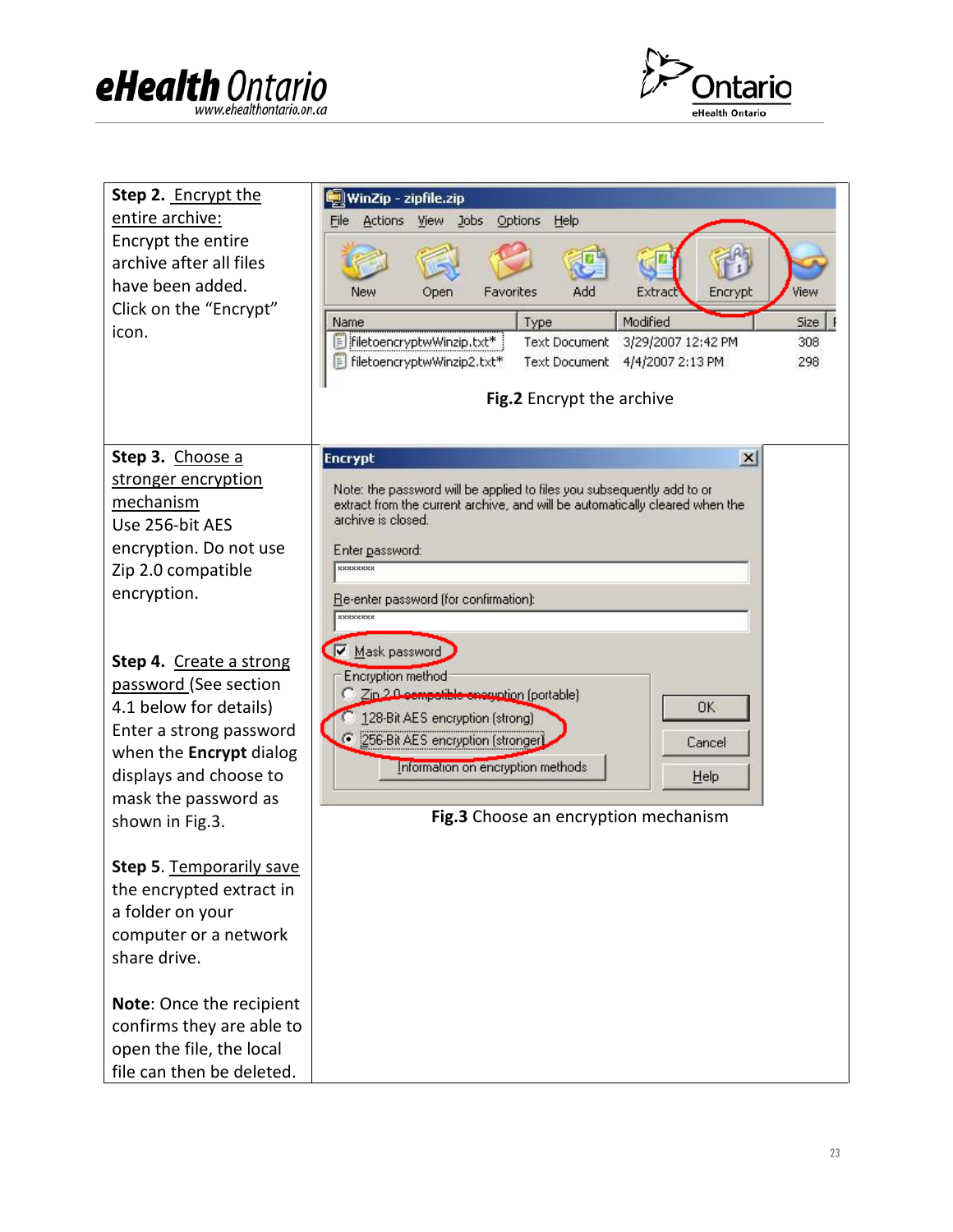



The file must be encrypted and password protected before the sender transfers it to the requester as an attachment to an email message.

WinZip, described in this document, supports symmetric encryption. This requires the exchange of a shared secret (password in this case). In other words, the sender of the encrypted file must communicate the password to the intended recipient of the file. WinZip does not provide a method for retrieving files from an encrypted archive if a password is forgotten. The problem of password creation and sharing therefore requires special attention.

#### **File transfer, and sharing**

Once the file has been encrypted and password protected it is temporarily saved to the network share or local hard drive share. The password should be communicated by phone to the file recipient or by using an "out of band" method (e.g. if emailing the document, send password by phone, fax or mail). In other words, the password should not be sent at the same time using the same method as the encrypted file.

The following requirements apply to password management:

### **Password creation**

- It is important to create a strong password with which to protect encrypted files.
- Create and use a different password for each different WinZip archive.
- Use 8 characters or more.
- Passwords must contain characters from three of the following four categories: uppercase characters (A-Z); lowercase characters (a-z); numeric (0-9); and special characters (e.g. !,  $\zeta$ , #, , ~, %, ^).
- Example of a bad password is *1234Password!*
- Example of a good password is *iT\_iS\_A\_warM\_daY22*

#### **File transfer**

Once a password has been created, the sender will transfer the file to the requester by email. It is important to make sure that the email has been sent to the correct recipient. When the email is received, the requester should call the sender to acquire the password.

#### **Password sharing**

Passwords must be securely shared when being sent to eHealth Ontario from a health information custodian.

The procedures are as follows:

- Determine the authorized recipient of the information
- Make the encrypted file available to the recipient using agreed process (e.g. SFTP, email)
- The requestor calls the sender at their telephone number
- The sender verbally verifies the recipient's identity: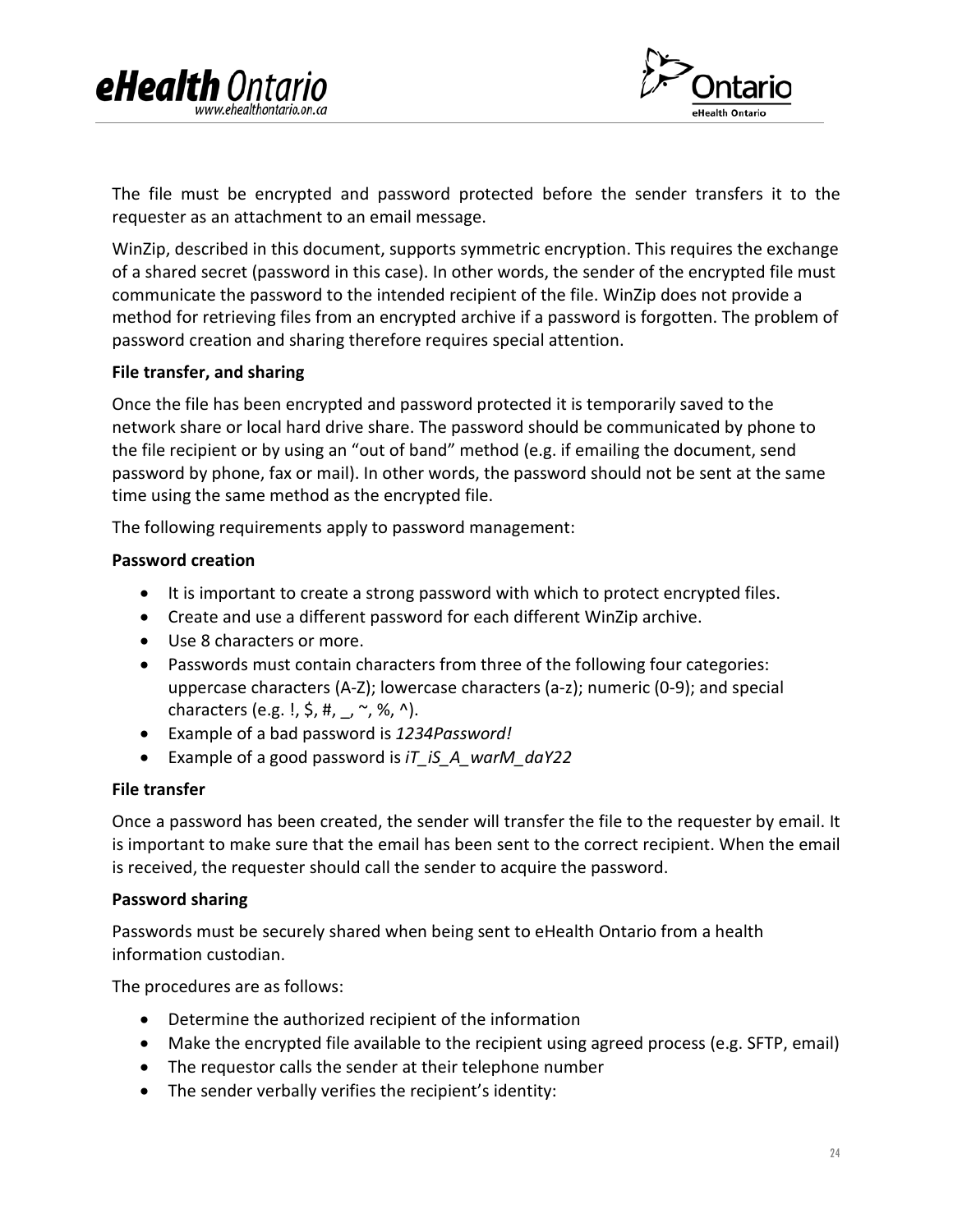



- o name
- o title, business unit, organization
- o name of received / retrieved encrypted file
- Verbally provide the verified recipient with the password to open the encrypted file
- Request and obtain verbal confirmation that the recipient has been able to extract the file(s)
- The sender securely destroys the written copy (if any) of the password and deletes any copies of the file from any local or network drives

#### **Password recovery**

WinZip does not provide a mechanism for password recovery. Therefore, in the case of long term storage of encrypted files, a method of password recovery must be in place to access these files (e.g. if an employee leaves and their files need to be accessed).

An example of a password recovery method is storing the password in a sealed envelope which can only be accessed by upper management and will only be accessed for password recovery purposes.

#### **File deletion**

Once a file has been decrypted and used, it must be deleted by both the sender and the requester of the file.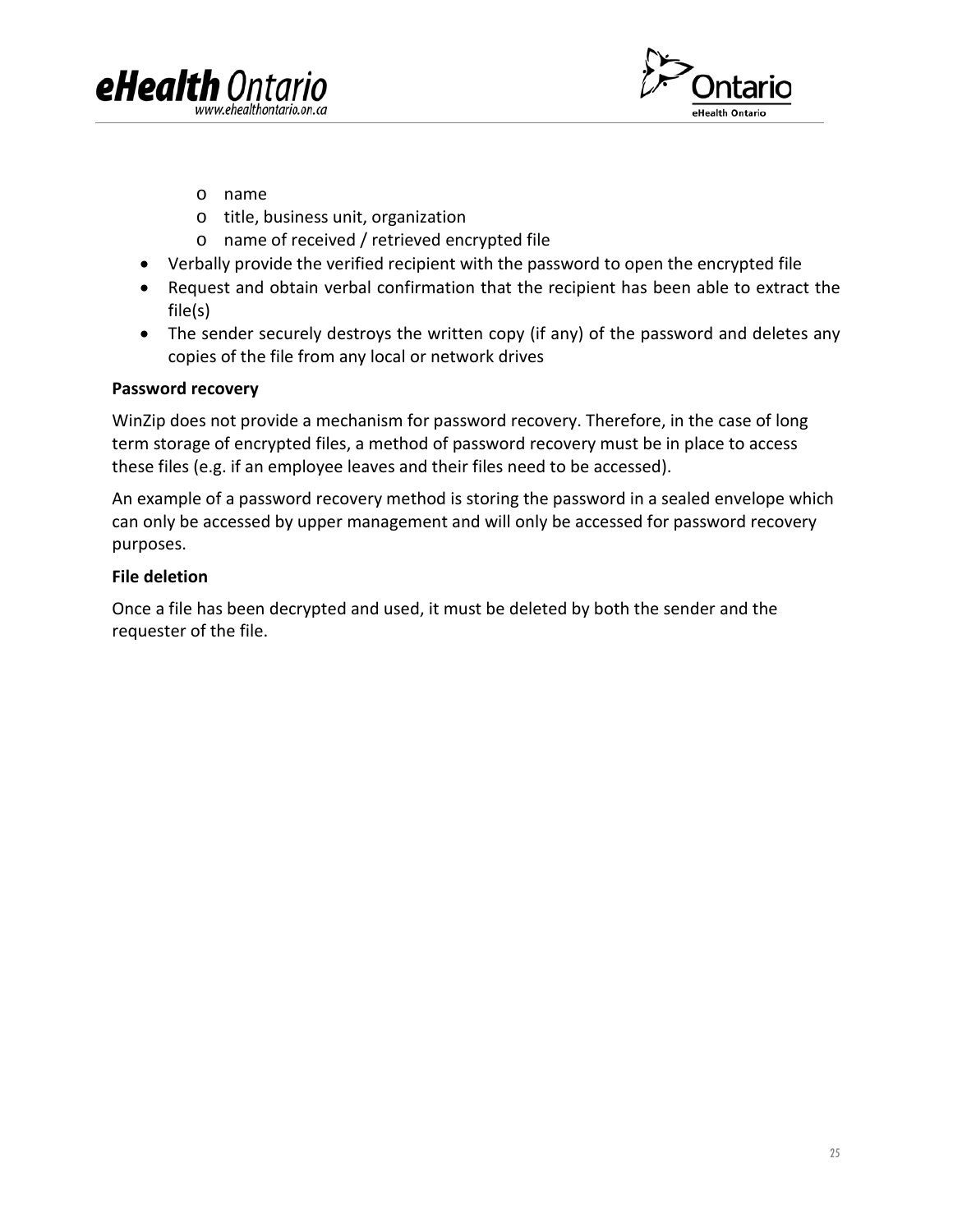



### <span id="page-25-0"></span>**Appendix B: Sample Incident Report Form**

**Privacy Incident/Breach Management Report** 

### **Part I - Identification and Reporting**

**1. Background Information**

| Incident/Breach<br><b>Summary</b>        | Click here to enter text.<br>$\bullet$ |  |  |
|------------------------------------------|----------------------------------------|--|--|
| <b>Name of reporting</b><br>organization | Click here to enter text.              |  |  |
| Point of contact and<br>contact details  | Click here to enter text.              |  |  |

### **2) Incident/Breach Details**

| Date & time<br>incident/breach<br>reported                    |  |
|---------------------------------------------------------------|--|
| Date & time<br>Incident/breach<br>discovered                  |  |
| Date & time<br>incident/breach<br>occurred                    |  |
| Place of incident/breach                                      |  |
| Name and title of person<br>who discovered<br>incident/breach |  |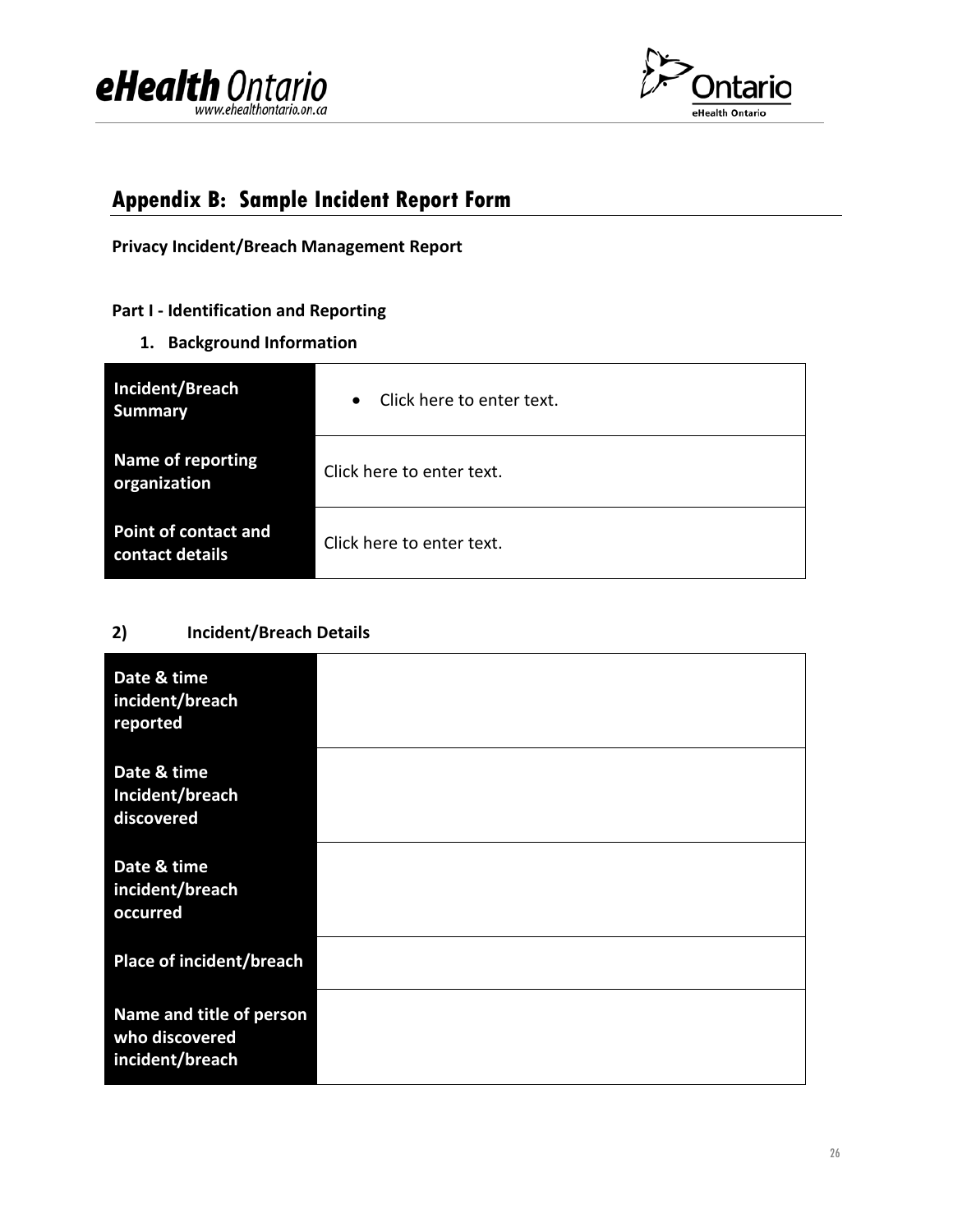



| <b>How the</b><br>incident/breach was<br>discovered                                                                      | $\bullet$ |
|--------------------------------------------------------------------------------------------------------------------------|-----------|
| <b>Organization(s) or</b><br>individual(s) affected by<br>the incident/breach<br>(e.g., employees, service<br>providers) |           |

### **3. Type of Privacy Breach**

| <b>Type of Privacy</b><br>Incident/Breach? | Privacy breach -<br>Privacy Incident - | $\Box$ Yes $\Box$ No<br>$\Box$ Yes $\Box$ No $\Box$ N/A       |        |
|--------------------------------------------|----------------------------------------|---------------------------------------------------------------|--------|
|                                            | Unauthorized collection                | $\Box$ Policy infraction $\Box$ Agreement infraction          | $\Box$ |
|                                            | Unauthorized disposal                  | $\Box$ Unauthorized use $\Box$ Unauthorized disclosure $\Box$ |        |
|                                            | $\Box$ Other details                   |                                                               |        |

### **4. Information Assets Involved**

| Please identify the        |  |  |
|----------------------------|--|--|
| information assets         |  |  |
| involved in the breach     |  |  |
| (e.g. server, USB devices, |  |  |
| EHR application) and its   |  |  |
| location (e.g. IT          |  |  |
| Department, remote         |  |  |
| location)                  |  |  |
|                            |  |  |
|                            |  |  |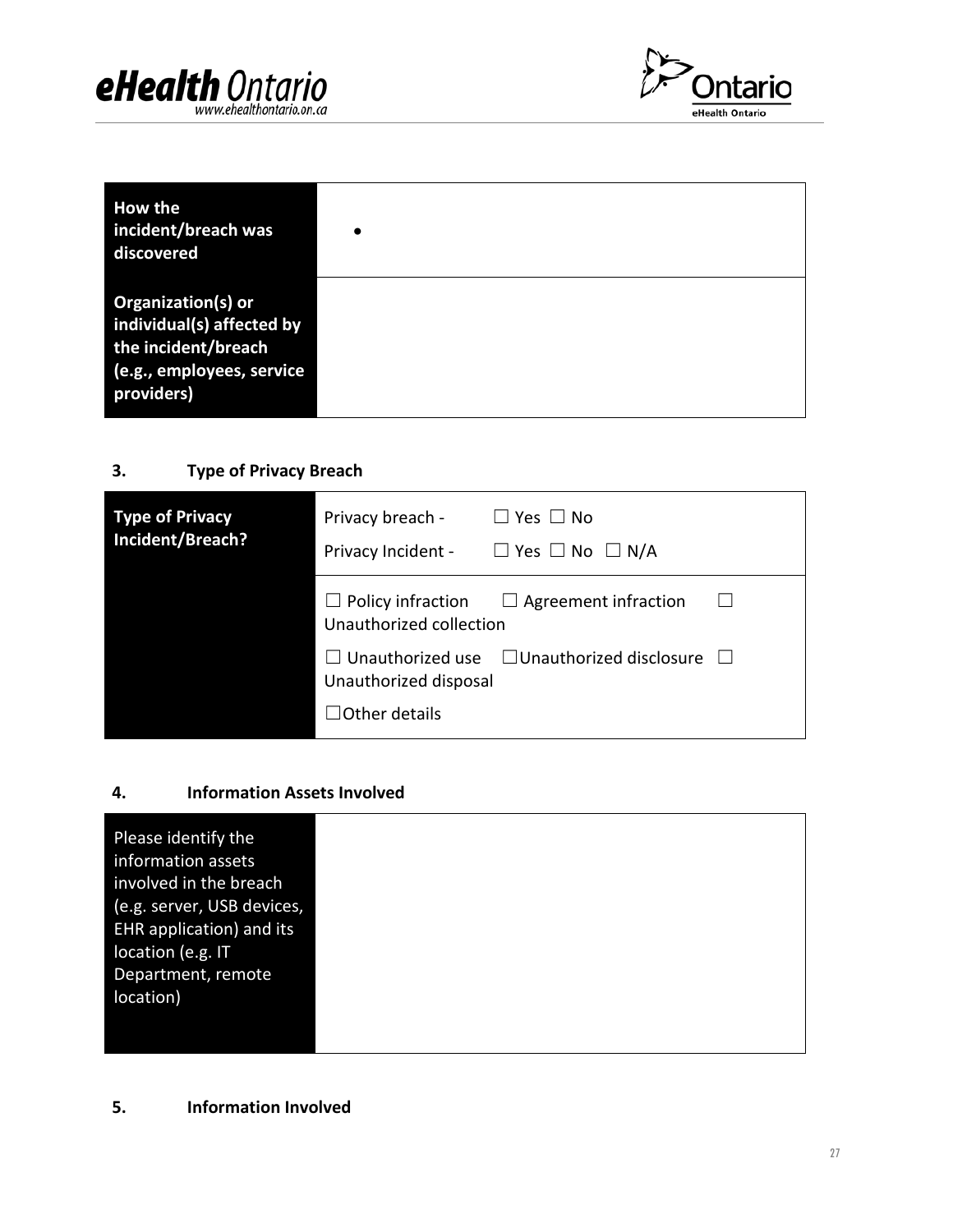



| Please identify the<br>type of<br>information<br>involved in the<br>incident/breach | <b>Type of data</b><br>(e.g. personal<br>information,<br>personal health<br>information) | <b>Example of data</b><br>elements<br>(e.g. name, health card<br>information, SIN,<br>diagnoses information) | <b>Format of data</b> |
|-------------------------------------------------------------------------------------|------------------------------------------------------------------------------------------|--------------------------------------------------------------------------------------------------------------|-----------------------|
|                                                                                     |                                                                                          |                                                                                                              | $\Box$ Encrypted      |
|                                                                                     |                                                                                          |                                                                                                              | Identifiable          |
|                                                                                     |                                                                                          |                                                                                                              | $\Box$ De-identified  |
|                                                                                     |                                                                                          |                                                                                                              | $\Box$ Statistical    |
|                                                                                     |                                                                                          |                                                                                                              | Aggregated            |
|                                                                                     |                                                                                          |                                                                                                              |                       |

### **Part II – Containment**

### **6. Incident/Breach Containment**

| Please describe the<br>immediate steps taken<br>to contain the<br>incident/breach (e.g.<br>recovery of information,<br>computer system shut<br>down, locks changed). | Date & Time | <b>Activities</b> |
|----------------------------------------------------------------------------------------------------------------------------------------------------------------------|-------------|-------------------|
|                                                                                                                                                                      |             |                   |
|                                                                                                                                                                      |             |                   |
|                                                                                                                                                                      |             |                   |
|                                                                                                                                                                      |             |                   |
|                                                                                                                                                                      |             |                   |
|                                                                                                                                                                      |             |                   |
|                                                                                                                                                                      |             |                   |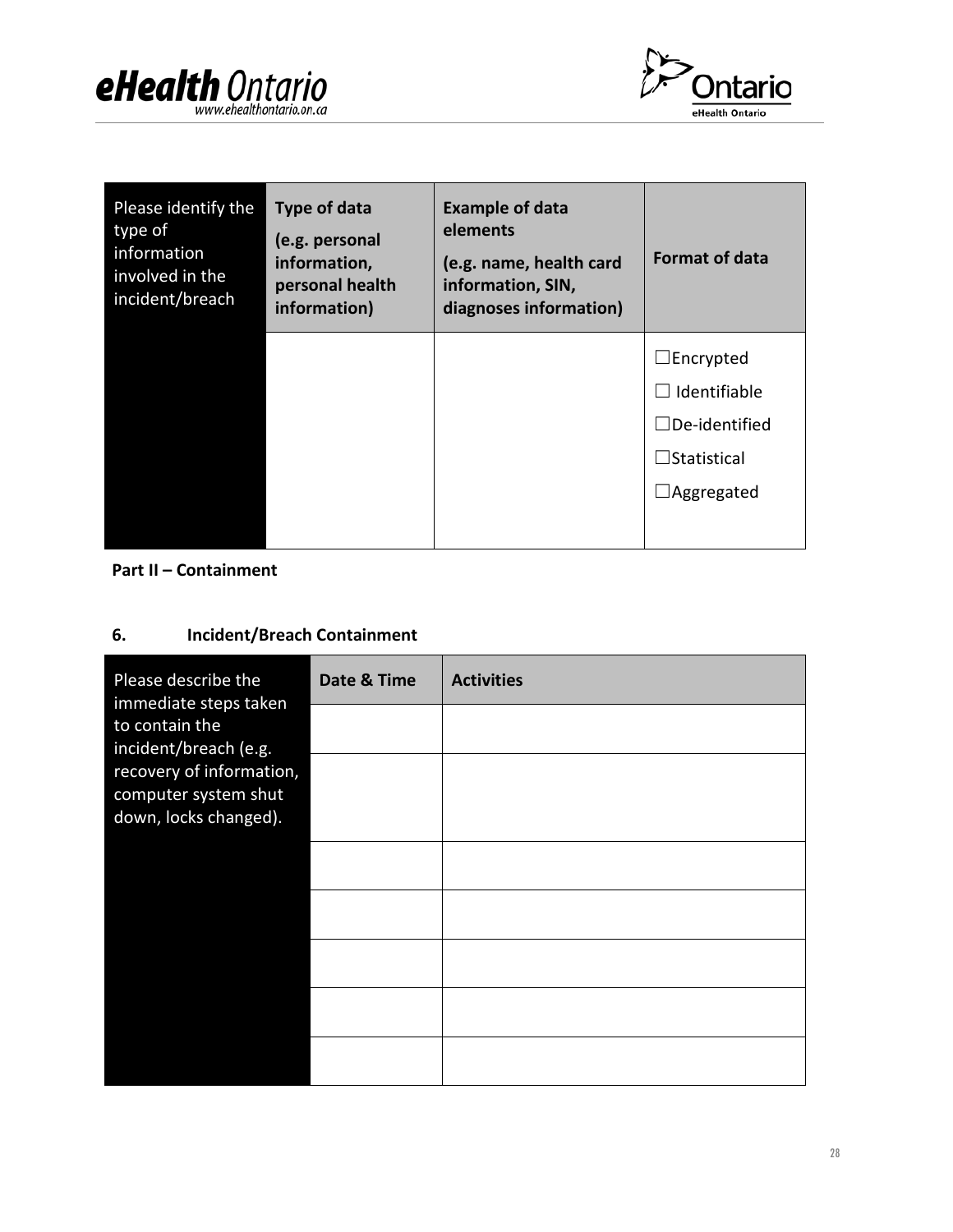



#### **Part III – Notification**

### **9. Individuals and Organizations Notified**

| Please identify the<br>individuals or<br>organizations notified | Name of<br>Organization | Date & Time | <b>Activities</b> |
|-----------------------------------------------------------------|-------------------------|-------------|-------------------|
|                                                                 |                         |             |                   |

#### **Internal Communications**

| Please identify the<br>individuals/departments<br>notified of the privacy | Name/Title of the<br><b>Individual/Department</b> | Date & Time | <b>Activities</b> |
|---------------------------------------------------------------------------|---------------------------------------------------|-------------|-------------------|
| incident/breach                                                           |                                                   |             |                   |

### **Part IV – Investigation**

### **11. Breach investigation**

| <b>Investigation Summary</b>                             |           |
|----------------------------------------------------------|-----------|
| Outcome of the<br>Investigation                          | $\bullet$ |
| Root cause of the breach<br>(if known)                   |           |
| Estimated number of<br>individuals affected              |           |
| (e.g., patients,<br>employees, external<br>stakeholders) |           |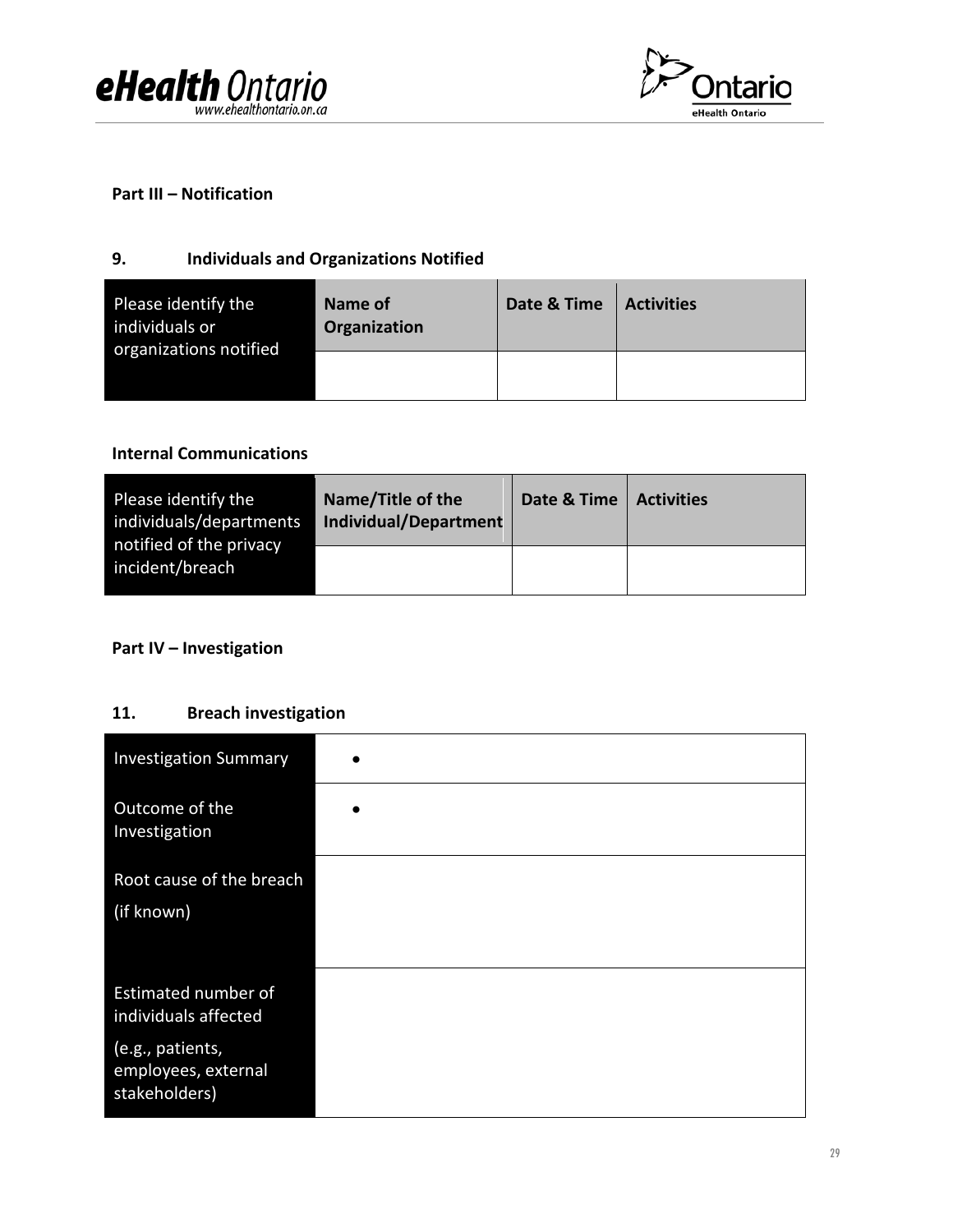



| Potential harm to<br>individuals & the Agency<br>resulting from the<br>breach       | $\bullet$<br>$\bullet$ |
|-------------------------------------------------------------------------------------|------------------------|
| (e.g., security risk,<br>identity theft, financial<br>loss, reputational<br>damage) |                        |
| Risk of on-going or<br>further exposure                                             |                        |

### **Part V – Remediation and Prevention**

**12. Please identify the remediation activities to prevent the incident from occurring again.** 

| <b>Remediation</b><br><b>Recommendation</b>                                       | <b>Schedule</b><br>Date | Owner | <b>Progress</b>              | <b>Complete</b><br><b>Date</b> |
|-----------------------------------------------------------------------------------|-------------------------|-------|------------------------------|--------------------------------|
| Recommendations/<br>Actions items are<br>captured in the<br>attached<br>document. |                         |       | Click here to<br>enter text. | YYYY/MM/DD                     |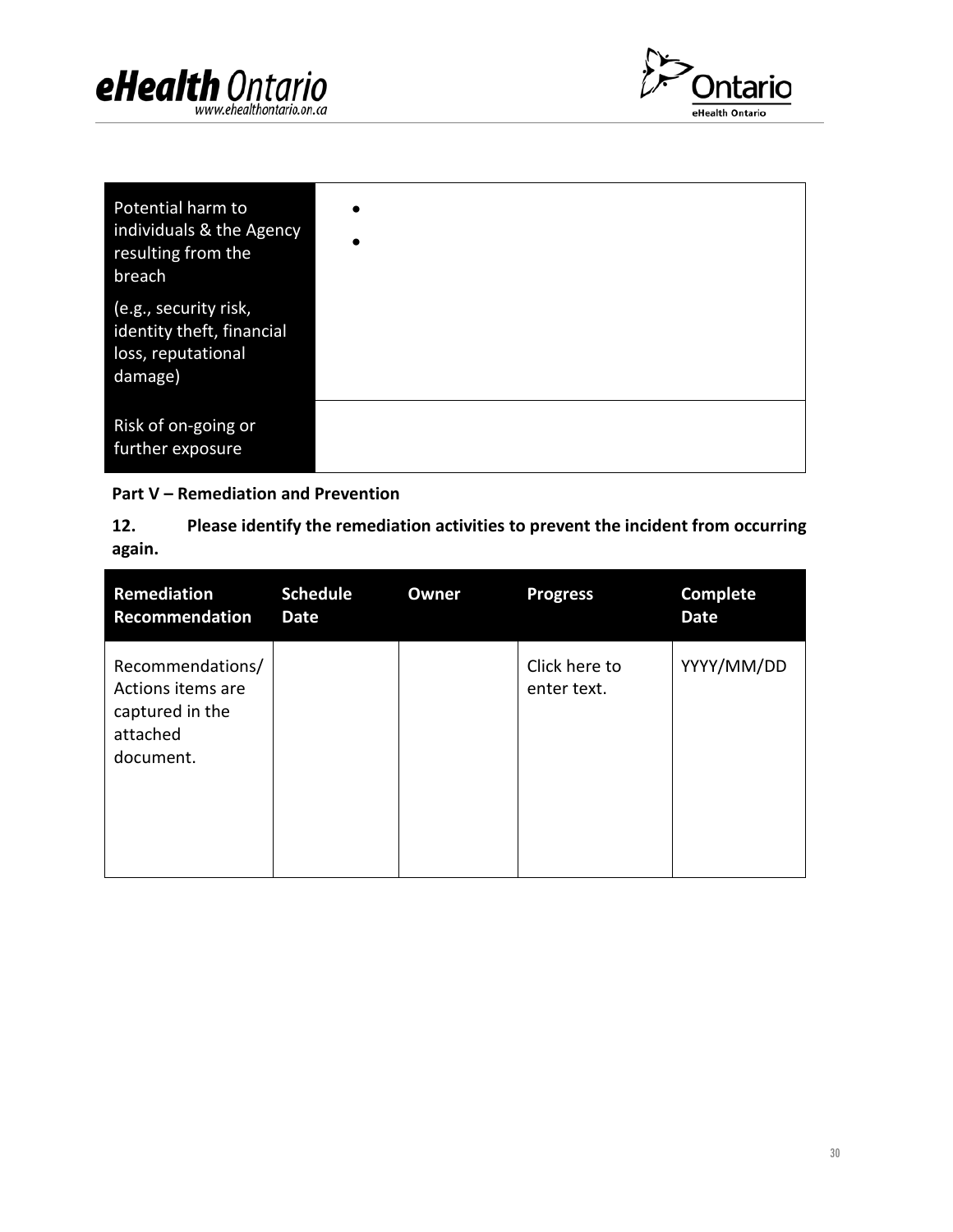



### **Report completion and approval**

| Report completed by:                             | Date<br>2013/07/10 |
|--------------------------------------------------|--------------------|
| Report reviewed by:                              | Date<br>YYYY/MM/DD |
| Report approved by:<br>Click here to enter text. | Date<br>YYYY/MM/DD |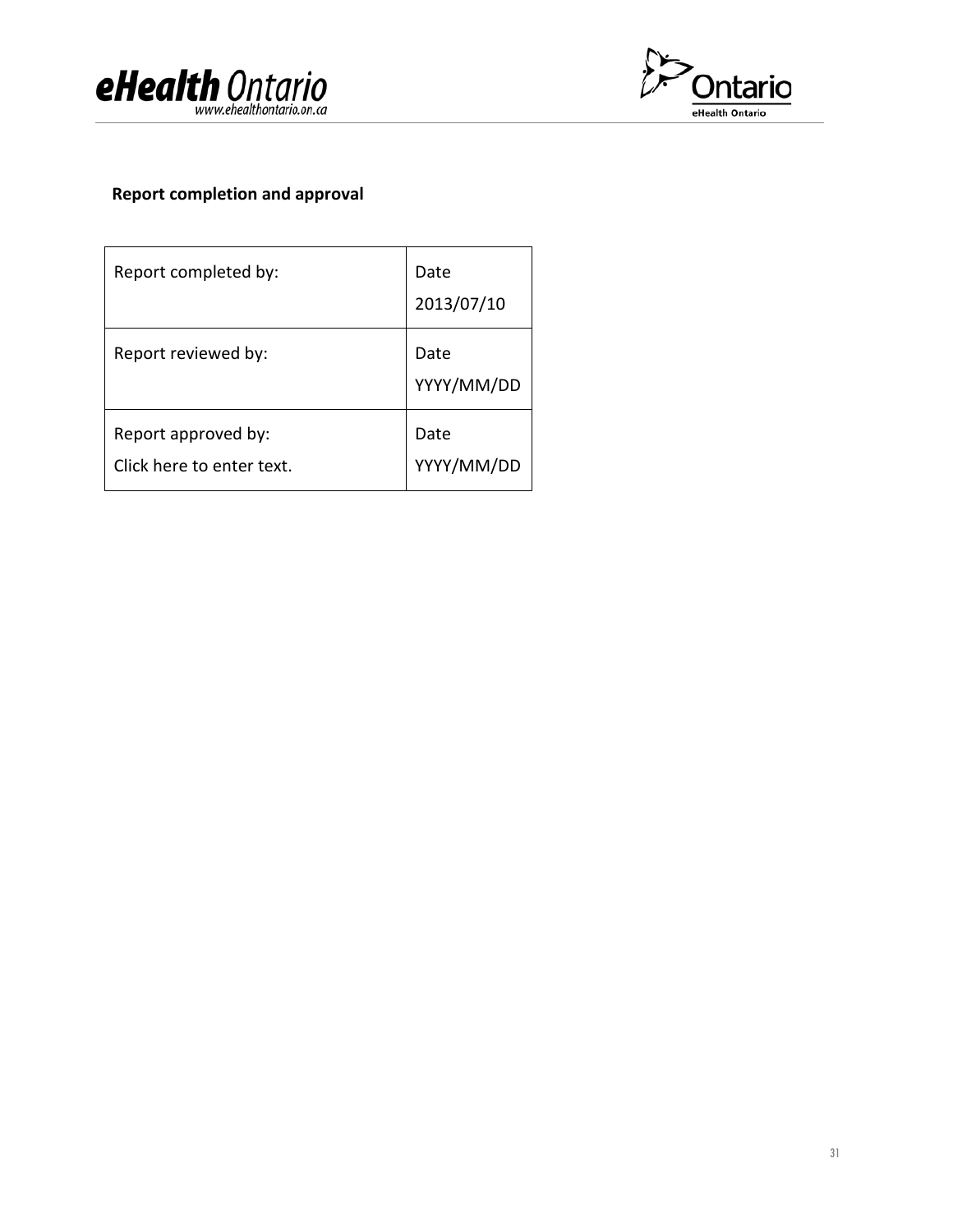



### <span id="page-31-0"></span>**Appendix C: Client Site Profile Form**



### eHealth Ontario Client Site Profile Form

Use this form to provide contact information that eHealth Ontario will use to provide support.

#### **Form Completion Instructions**

- 1. This form must be completed for each unique organization or medical practice.
- 2. All fields must be completed as specified. Mandatory fields are identified with an asterisk. Indicate "N/A" if a field is not applicable.
- 3. Email the completed form to the eHealth Ontario service desk at registration.agents@ehealthontario.on.ca.

| Part 1 - Organization Details (Please ensure you provide the full legal name of your organization or medical practice)  |                                        |  |                                         |                           |                                                                             |                                     |  |                                     |                          |    |
|-------------------------------------------------------------------------------------------------------------------------|----------------------------------------|--|-----------------------------------------|---------------------------|-----------------------------------------------------------------------------|-------------------------------------|--|-------------------------------------|--------------------------|----|
| Organization Legal Name * (e.g., The ABC Medical Clinic Inc.)                                                           |                                        |  |                                         |                           | Primary Location Name (e.g., Main Street Site or Building ABC)              |                                     |  |                                     |                          |    |
| Primary Business Address * (Number and Street)                                                                          |                                        |  |                                         | Suite/Unit/Floor          |                                                                             | City/Town <sup>*</sup>              |  |                                     | Province <sup>*</sup>    |    |
|                                                                                                                         |                                        |  |                                         |                           |                                                                             |                                     |  |                                     |                          | ON |
| Postal Code *                                                                                                           | Business Telephone * (Main Number)     |  |                                         | <b>Hours of Operation</b> | If after-hours support is available, please provide<br>contact instructions |                                     |  |                                     |                          |    |
| Other Locations (If organization has other locations, please indicate them here)                                        |                                        |  |                                         |                           |                                                                             |                                     |  |                                     |                          |    |
| Location Name (e.g., Main Street Site or Building ABC)                                                                  |                                        |  |                                         |                           |                                                                             |                                     |  | Business Telephone (Main Number)    |                          |    |
| Location Name (e.g., Main Street Site or Building ABC)                                                                  |                                        |  |                                         |                           |                                                                             |                                     |  | Business Telephone (Main Number)    |                          |    |
| <b>Part 2 - Contact Details</b>                                                                                         |                                        |  |                                         |                           |                                                                             |                                     |  |                                     |                          |    |
| 2A - Helpdesk Support Contact (The lead contact at the org or the local helpdesk/technical/application support contact) |                                        |  |                                         |                           |                                                                             |                                     |  |                                     |                          |    |
| Salutation<br>□ Dr.                                                                                                     | $\Box$ Mr.                             |  | First Name*                             |                           | Last Name*                                                                  |                                     |  |                                     | <b>Helpdesk Name</b>     |    |
| $\Box$ Miss                                                                                                             | $\blacksquare$ Mrs. $\blacksquare$ Ms. |  |                                         |                           |                                                                             |                                     |  |                                     |                          |    |
| Business Telephone * (Incl. Extension)                                                                                  |                                        |  | Is voicemail available? *               |                           |                                                                             | Alternate Telephone or Pager Number |  | Business E-mail *                   |                          |    |
|                                                                                                                         |                                        |  | $\Box$ Yes                              | Π No                      |                                                                             |                                     |  |                                     |                          |    |
| 2B - Privacy Officer Contact (The privacy contact who provides support for this service at the site)                    |                                        |  |                                         |                           |                                                                             |                                     |  |                                     |                          |    |
| Same as the helpdesk support contact                                                                                    |                                        |  |                                         |                           |                                                                             |                                     |  |                                     |                          |    |
| <b>Salutation</b><br>□ Dr.                                                                                              | $\Box$ Mr.                             |  | First Name*                             |                           |                                                                             | Last Name*                          |  |                                     |                          |    |
| $\Box$ Miss                                                                                                             | $\Box$ Mrs. $\Box$ Ms.                 |  |                                         |                           |                                                                             |                                     |  |                                     |                          |    |
| Business Telephone * (Incl. Extension)                                                                                  |                                        |  | Is voicemail available? *               | ΠNo                       |                                                                             |                                     |  | Alternate Telephone or Pager Number | <b>Business E-mail *</b> |    |
|                                                                                                                         |                                        |  | $\Box$ Yes                              |                           |                                                                             |                                     |  |                                     |                          |    |
| 2C - Notification Contact (The contact who provides support for this service at the site)                               |                                        |  |                                         |                           |                                                                             |                                     |  |                                     |                          |    |
| Same as the helpdesk support contact                                                                                    |                                        |  |                                         |                           |                                                                             |                                     |  |                                     |                          |    |
| □ Dr.<br><b>Salutation</b>                                                                                              | $\Box$ Mr.                             |  | First Name*                             |                           |                                                                             | Last Name*                          |  |                                     |                          |    |
| $\Box$ Miss<br>Business Telephone * (Incl. Extension)                                                                   | $\Box$ Mrs. $\Box$ Ms.                 |  |                                         |                           |                                                                             |                                     |  | Alternate Telephone or Pager Number | <b>Business E-mail</b> * |    |
|                                                                                                                         |                                        |  | Is voicemail available? *<br>$\Box$ Yes | $\Box$ No                 |                                                                             |                                     |  |                                     |                          |    |
| 2D - System Security Contact (The technical contact who provides support for this service at the site)                  |                                        |  |                                         |                           |                                                                             |                                     |  |                                     |                          |    |
| Same as the helpdesk support contact or the PKI certificate owner/contact                                               |                                        |  |                                         |                           |                                                                             |                                     |  |                                     |                          |    |
| <b>Salutation</b><br>□ Dr.<br>$\Box$ Miss                                                                               | $\Box$ Mr.<br>$\Box$ Mrs. $\Box$ Ms.   |  | First Name*                             |                           |                                                                             | Last Name*                          |  |                                     |                          |    |
| Business Telephone * (Incl. Extension)                                                                                  |                                        |  | Is voicemail available? *<br>□ Yes      | $\Box$ No                 |                                                                             |                                     |  | Alternate Telephone or Pager Number | Business E-mail *        |    |

Sensitivity Level: LOW

 $\alpha$  ,  $\beta$  , and  $\mathbf{r}$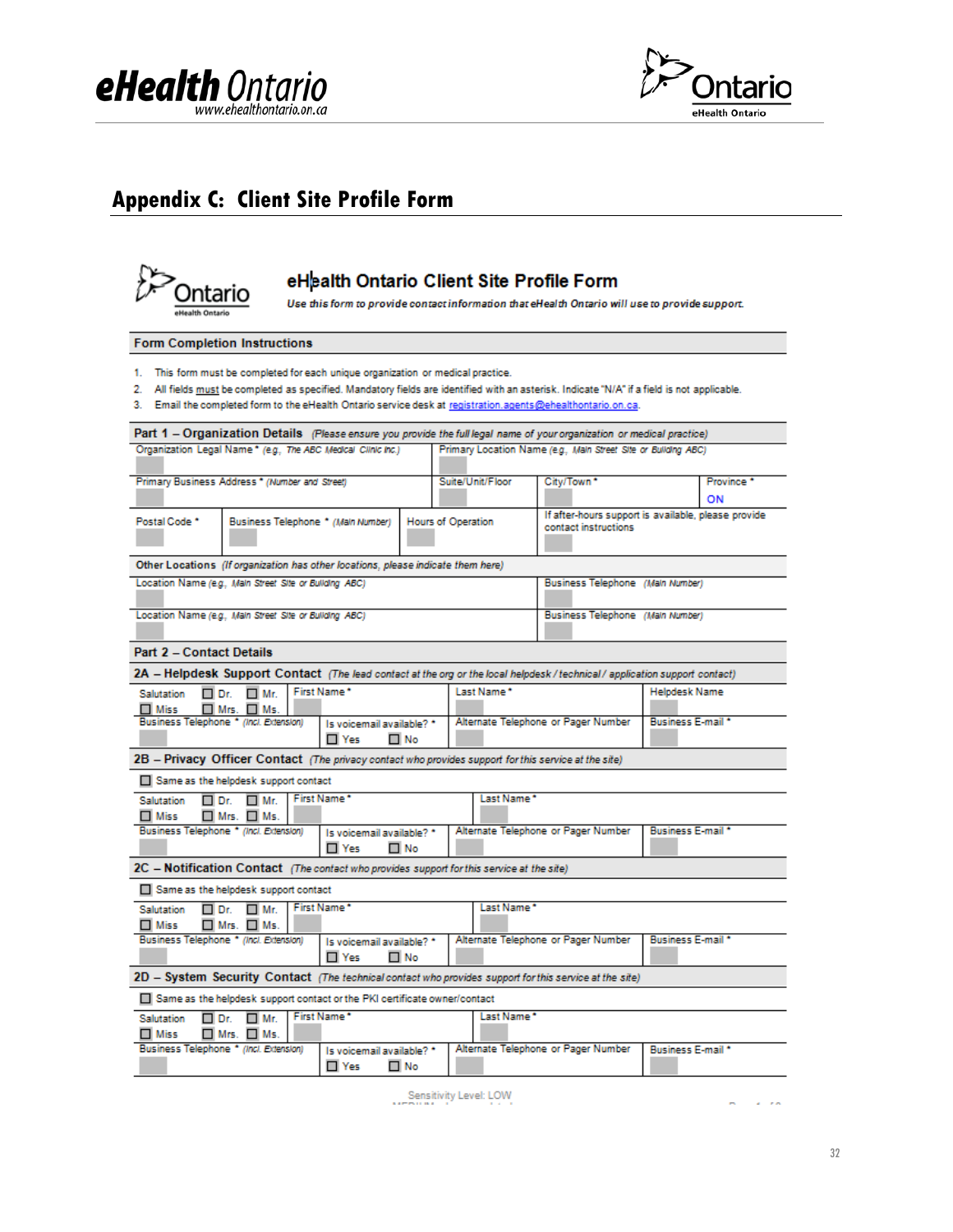# eHealth Ontario



| 1A - Organization Details                                                      |                                                                                                                                                                                                    |
|--------------------------------------------------------------------------------|----------------------------------------------------------------------------------------------------------------------------------------------------------------------------------------------------|
| Organization Legal Name*                                                       | Indicate the legal name of the organization that is eligible for the service.                                                                                                                      |
| <b>Primary Business Address*</b>                                               | Enter the address of the site identified in the Location Name field. Include the street number, street name, and<br>street suffix (if any). For example, 123 Your Street North.                    |
| Suite/Unit/Floor                                                               | Enter the suite, unit, or floor number of the address identified in the Business Address field.                                                                                                    |
| City/Town*                                                                     | Enter the city or town associated with the address identified in the Business Address field.                                                                                                       |
| Province*                                                                      | This field always indicates Ontario and completion is therefore not necessary.                                                                                                                     |
| Postal Code*                                                                   | Enter the postal code associated with the address identified in the Business Address field.                                                                                                        |
| <b>Business Telephone*</b>                                                     | Enter the business main telephone number for the organization.                                                                                                                                     |
| Hours of operation                                                             | Indicate your business hours in this field.                                                                                                                                                        |
| If after-hours support is<br>available, please provide<br>contact instructions | If your indicated contacts are available for contact outside of normal business hours indicate instructions<br>around their availability.                                                          |
| <b>Other Locations</b>                                                         | Enter the names and addresses of any additional practice locations; you may use a separate sheet to capture<br>additional sites as required.                                                       |
| 1B - Helpdesk Support Contact Information                                      |                                                                                                                                                                                                    |
| <b>Salutation</b>                                                              | Enter title used before the surname or full name, or the professional title.                                                                                                                       |
| First Name*                                                                    | Enter the contact's full first name.                                                                                                                                                               |
| Last Name*                                                                     | Enter the contact's full last name.                                                                                                                                                                |
| <b>Helpdesk Name</b>                                                           | Enter the name of the Local Helpdesk                                                                                                                                                               |
| <b>Business Telephone</b><br>(including Extension)*                            | Enter the business telephone number and extension where the helpdesk support contact can be reached. In<br>instances where there is a centralized helpdesk, a toll free number can be entered here |
| Alternate telephone or pager<br>number                                         | Enter any available alternate numbers where the contact can be reached.                                                                                                                            |
| <b>Business E-mail</b>                                                         | Enter the business e-mail address where the contact can be reached.                                                                                                                                |
| 1C - Privacy Officer Contact                                                   |                                                                                                                                                                                                    |
| <b>Salutation</b>                                                              | Enter title used before the surname or full name, or the professional title.                                                                                                                       |
| First Name*                                                                    | Enter the service support contact's full first name.                                                                                                                                               |
| Last Name*                                                                     | Enter the service support contact's full last name.                                                                                                                                                |
| <b>Business Telephone</b><br>(including Extension)*                            | Enter the business telephone number where the privacy officer t can be reached. Please list an extension<br>number if applicable.                                                                  |
| Alternate telephone or pager<br>number                                         | Enter any available alternate numbers where the contact can be reached.                                                                                                                            |
| <b>Business E-mail</b>                                                         | Enter the business e-mail address where the privacy officer can be reached. Please do not indicate personal e-<br>mail addresses.                                                                  |
| 1D - Notification Contact                                                      |                                                                                                                                                                                                    |
| <b>Salutation</b>                                                              | Enter title used before the surname or full name, or the professional title.                                                                                                                       |
| First Name*                                                                    | Enter the service support contact's full first name.                                                                                                                                               |
| Last Name*                                                                     | Enter the service support contact's full last name.                                                                                                                                                |
| <b>Business Telephone</b><br>(including Extension)*                            | Enter the business telephone number where the notification contact can be reached. Please list an extension<br>number if applicable.                                                               |
| <b>Business E-mail</b>                                                         | Enter the business e-mail address where the notification contact can be reached. Please do not indicate<br>personal e-mail addresses.                                                              |
| 1E - System Security Contact                                                   |                                                                                                                                                                                                    |
| Salutation                                                                     | Enter title used before the surname or full name, or the professional title.                                                                                                                       |
| First Name*                                                                    | Enter the service support contact's full first name.                                                                                                                                               |
| Last Name*                                                                     | Enter the service support contact's full last name.                                                                                                                                                |
| <b>Business Telephone</b><br>(including Extension)*                            | Enter the business telephone number where the system security contact can be reached. Please list an<br>extension number if applicable.                                                            |
| <b>Business E-mail</b>                                                         | Enter the business e-mail address where the system security contact can be reached. Please do not indicate<br>personal e-mail addresses.                                                           |